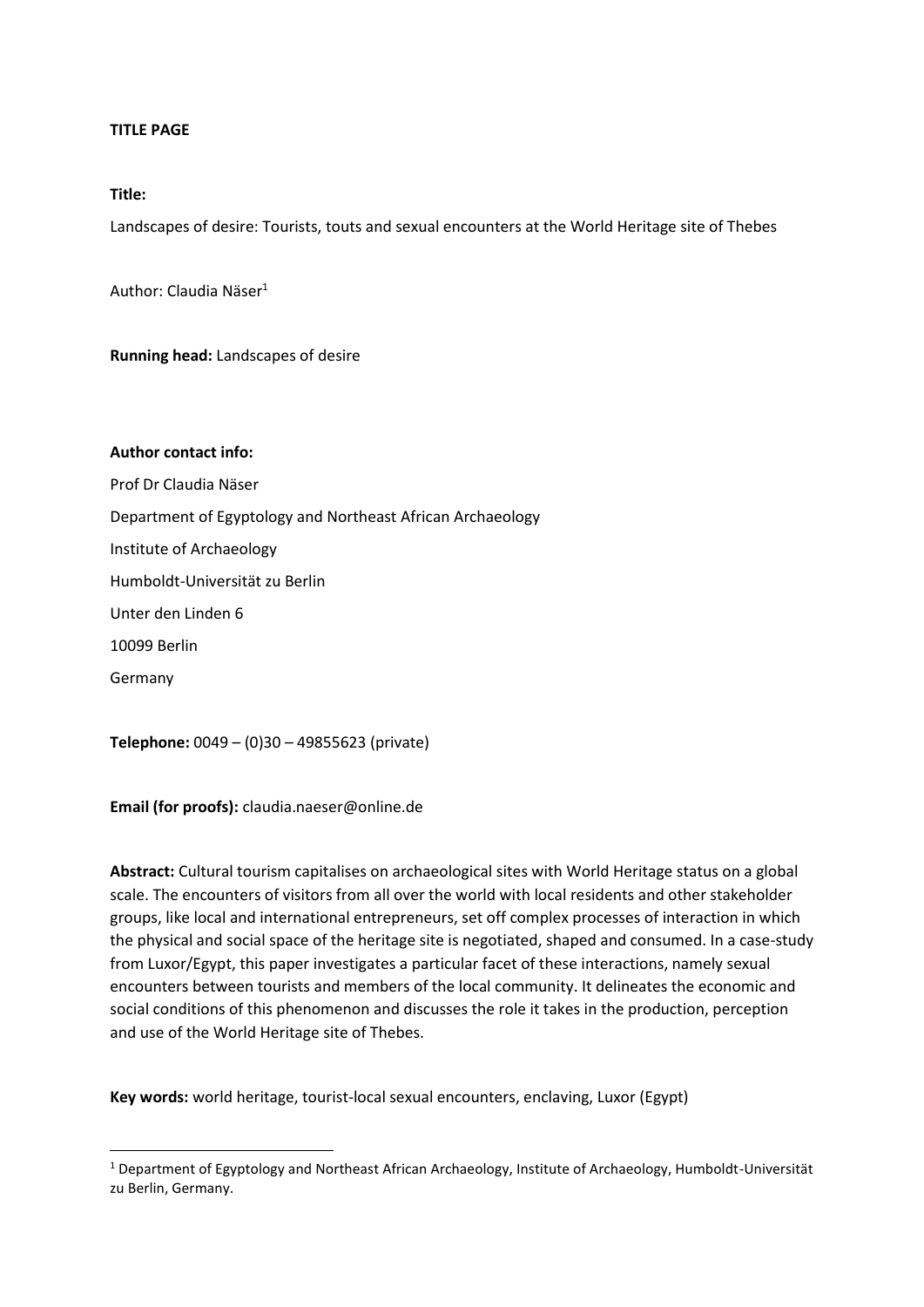### **Introduction**

Archaeological heritage spaces attract the interest and involvement of a wide range of individuals and groups of stakeholders. Their interplay sets off multiple processes of voicing, negotiating, mixing and interlinking cultural concepts and practices. These concepts and practices in turn shape the trajectory of the archaeological heritage space. It was this intricate web of interactions and the consequences they have for the production of the physical and social space of the Theban Necropolis, which I wanted to explore when I embarked on the project "Archaeotopia" in 2010.<sup>2</sup>

History has its own pace, and the 25 January 2011 revolution and its aftermath did not only interrupt fieldwork but also drastically changed conditions at the study site. Questions about Egypt's future and how developments would impact on local stakeholders' lives came to the fore. While these concerns, particularly with regard to the disruption of tourist flows, governed conversations on the ground, some things – at least superficially – stayed the same. Among these were the general patterns of how local stakeholders interacted with tourists and how these interactions shaped the perception and the production of the site's social and physical space. Setting out to work on this subject, I was immediately drawn into a whirl of identifications and interactions myself, in which I occupied a marked position due to my gender, ethnicity and presumed economic status. As a 'Western' woman visiting Egypt I was a target in one of the most prominent socio-economic strategies of Egyptian men of the younger generation: namely getting involved in a sexual relationship with a 'Western' partner. While walking on the streets of Luxor and through the foothills of the Theban Necropolis I was not allowed to escape this role even for a moment. Initially I turned this experience into an object of investigation out of pure self-preservation: taking this perspective allowed me to distance myself from what happened to me, and it enabled me to twist some unpleasant encounters into unthreatening, open and cheerful communicative situations. Later, I realised that the phenomenon merged several aspects of my own research interests and some issues which were repeatedly brought up by my interview partners in the course of our conversations. Thus, I came to study tourist-local sexual encounters and their repercussions on the World Heritage site of Thebes.

I want to underline that while I have singled out this topic, it must neither be seen in isolation nor understood as a simple reproduction of superordinate power relations characterising foreigner-local relationships in Luxor and wider Egypt. Of course, the phenomenon brings to attention all of the problems inherent in our 'Western' appropriations of Egypt, ancient and modern, in that they are "the result of exploitive and colonial histories, and […] remain saturated with exploitive and colonial resonances" (Kulick 1995: 24, note 1). But – as will be argued throughout this paper – neither do the repercussions of these histories determine foreigner-local sexual relationships "in any simplistic or straightforward way" (Kulick 1995: 24, note 1; cf. Donnan and Magowan 2010: 111), nor must these relationships be reduced to representing those histories and the past and recent power imbalances arising from them.

# **The World Heritage site of Thebes**

Luxor with its archaeological attractions was inscribed in the World Heritage List with the official designation "Ancient Thebes with its Necropolis" in 1979 ([http://whc.unesco.org/en/list/87\)](http://whc.unesco.org/en/list/87). The chosen toponym 'Thebes' comes from Θῆβαι, which was the Ancient Greek name of a city that in Ancient Egyptian was called *Waset*. The remains of this city lie under parts of the modern town of

<sup>&</sup>lt;sup>2</sup> See<http://www.topoi.org/project/topoi-1-72/> (all websites referred to in this paper were last accessed on 07/10/2013).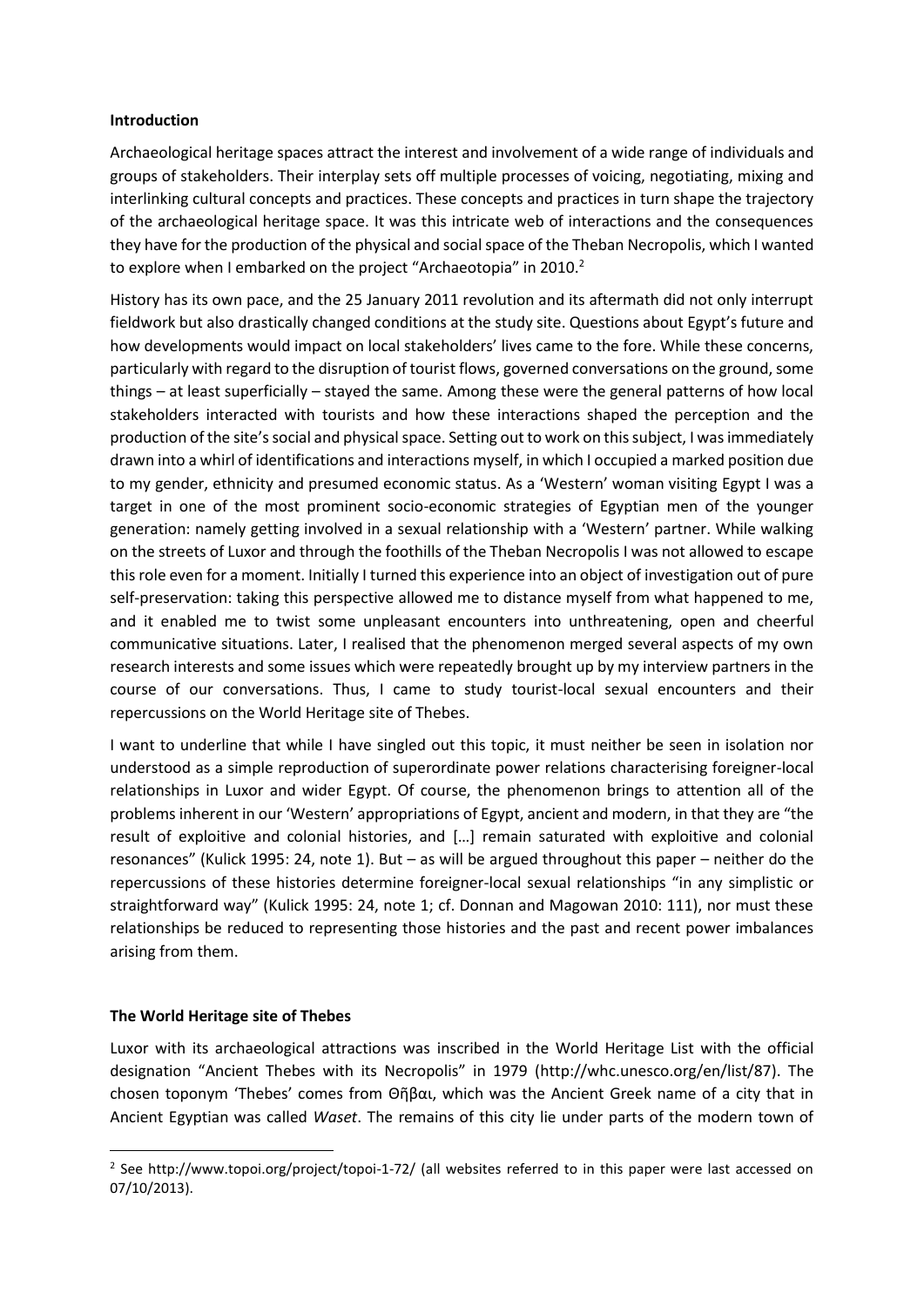Luxor,األقصر, on the east bank of the Nile, approximately 500 km south of Cairo. Its most prominent heritage sites are Karnak and Luxor temples, close to the Nile and connected by a 2.5 km long corniche. The 'Necropolis' is an area of extensive burial grounds stretching over several kilometres on the west bank of the Nile, opposite present-day Luxor. Its most prominent feature is the Valley of the Kings, situated far away from the cultivation zone in a *wadi* amid the desert mountains (fig. 1). Further attractions on the west bank are the Temple of Hatshepsut in Deir al-Bahari, several New Kingdom mortuary temples along the edge of the cultivation zone and the so-called 'Tombs of the Nobles', i.e. the non-royal elite necropolis in the foothills of the terminal desert escarpment. Since the 19<sup>th</sup> century and until very recently the area of the 'Tombs of the Nobles' had been co-occupied by various hamlets, usually subsumed under the name of the central village, al-Qurna (van der Spek 2011; Tully and Hanna, this volume). A series of relocation acts between late 2006 and 2009 spelt the end to these agglomerations, with the inhabitants being moved to purpose-built new villages outside the heritage zone and all but one of their old villages being destroyed.<sup>3</sup> These resettlements have received a wide critique (van der Spek 2011; Tully and Hanna, this volume with further references). Already, in its 2007 report, ICOMOS had commented disparagingly on the process: "As a result, little attention has been given as to how best to maintain the complex set of historic layers which underlie the Thebes inscription on the List, and that indeed many significant parts of the site are being needlessly discarded. [...] In particular, the loss of Gurnah, whose residents have provided the bulk of the excavation effort at Thebes from the 19<sup>th</sup> century forward, would involve loss of a place of great importance within the original nomination" (http://whc.unesco.org/en/soc/1095). In the 2013 "State of Conservation" report, prepared by the UNESCO Secretariat and the advisory bodies to the World Heritage Committee, "demolitions in the villages of Gurna on the West Bank of the Nile and transfer of the population" are again quoted among the threats to the site without further comment (http://whc.unesco.org/en/soc/1892).

As a major move in the attempt to re-design Western Thebes as an 'open-air museum', reserved for international tourists and ancient monuments, these measures indeed had dramatic consequences for the face and the space of the heritage site.<sup>4</sup> What had been a lived-in environment is now reduced to a deeply scarred and fragmented space which prioritises remains of the Pharaonic past over all others at the expense of physically removing testimonies of subsequent date, primarily those of the (sub)recent past and the present. As a result, the Pharaonic component of the site has been separated from all its later contexts and stripped of its meaningful associations and links to the present. Physical and conceptual segregation have thus been achieved to a terminal level, being irreversibly inscribed onto the landscape. The places which had been occupied by the houses of the villages are now open wounds, which cannot possibly be closed, as there is no 'ancient' substance or meaning to fill them (cf. Weeks in van der Spek 2011: XIX).

One of the negative consequences of the destruction of Qurna, raised by the former inhabitants of the village itself, is that with their relocation they lost easy access to the tourists to whom they sell souvenirs, tea and their services as guides when visitors come to see the tombs (e.g. van der Spek 2011: 322-324, 343-345). This claim is at the centre of the rhetoric with which the local population ties itself to the heritage site of Thebes. However one does rate this argument, it is true that the Qurnawis do not only have to cope with the loss of their homes and the physical distance between their new villages and their old workplaces, but they must also absorb the irrevocable loss of cultural capital that

 $3$  For a discussion of previous relocation attempts and the objectives connected with them, see Mitchell 2002.

<sup>4</sup> The buzzword of the "open-air museum" was coined in the master-plan "Luxor 2030" which was developed and inaugurated under former Luxor governor Samir Farag. See<http://www.samirfarag.com/> for a copy of the plan and a list of the implemented measures.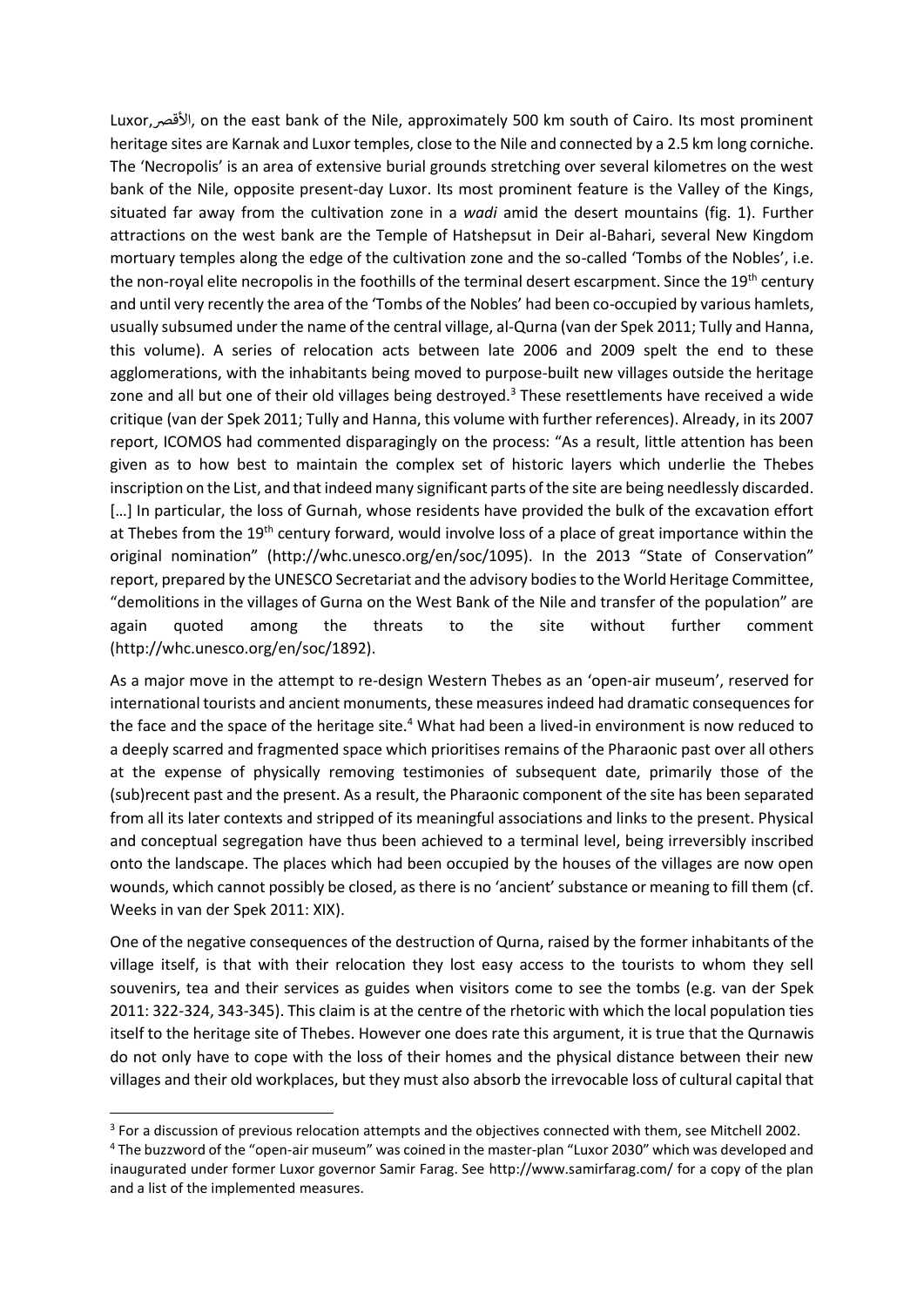came from their unique connection with the heritage space of 'Ancient Thebes' (cf. van der Spek 2011: 343-345).

#### **The informal employment sector**

Despite recent developments and all attempts to segregate tourists and local communities, Luxor and the Theban Necropolis continue to be arenas for multiple interactions between locals and visitors of all sorts. An important group of actors in this context are informal guides and vendors. These are mostly younger men, between their late teens and mid-thirties, who work in the environs of the heritage sights and in the streets frequented by tourists, selling souvenirs, advertising transportation, such as rides on a *calèche* or a *felucca*, or offering their services as guides. The content and boundaries of their businesses are fluid, which makes it difficult to give them a proper name. Gamblin (2007: 223- 225) speaks of '*khaltiya*', a term which is, however, not commonly used. Many tourists call them 'touts'. I will stick to 'informal guides and vendors' on the understanding that I use this designation in the widest sense, encompassing the advertising and selling of all goods and services one can possibly think of. Investigating the activities of the informal guides and vendors in the streets of Luxor is a challenge. As Karl Anthony Schmid (2008) has noted, ethnographic standard procedures of data gathering are of limited use. Observation of, or participation in, concrete interaction situations is delicate, as it may curtail the flow and in turn the success of the transaction. Schmid (2008: 119) underlines that "it is important to recognize that there are strong interests at play in each relationship and that the ethnographer cannot insert himself or herself unobtrusively into the midst of these relationships", especially when transactions are of a sensitive nature or when timing is crucial to forge a contact and establish further dealings. Likewise, the guides and vendors will not, for example, readily disclose their earning capacities, lest these data should reach the police or other representatives of the State. Also, when earnings are low and supplemented by other sources of income, a disclosure of such data might weaken the above quoted argument that access to tourists is their primary or sole basis of existence. Despite these challenges, the informal guides and vendors have formed the subject of several studies in recent years (Gamblin 2006a, 2007; Schmid 2008; van der Spek 2011). Embedded in larger-scale analyses of the dynamics of the World Heritage site of Luxor and its prime stakeholders, investigations centred on the demographic profile of the guides and the socio-economic parameters of their business. In unison, the authors highlighted the marginal position and the difficult economic circumstances of this occupational group. The involved men and boys – seemingly, there are no women in these roles – are locals from Luxor town and the west bank villages. Most of them have a low level of formal education and depend totally or at least in larger part on the informal labour market for their income. Their workplace is the public space of the heritage site, and their strategies are adapted to the specifics of this environment and the movements of their potential clientele through it. Recent statistics are missing, but in 2009/10 Luxor's archaeological sites were visited by over eight thousand persons a day on average (Weeks in van der Spek 2011: XVII). In pursuit of them, hundreds of guides and vendors roam the Corniche – the avenue bordering the Nile which links the city's major tourist attractions on the east bank. On the west bank sights are more dispersed (fig. 1). The Valley of the Kings is approached by a 3 km long tarmac road leading through a lonely desert wadi away from the cultivation. The other main attractions stretch along a route of roughly 3.5 km which skirts the desert edge. Package tourists traverse these distances by coach or minibus, backpackers and other independent travellers may take a taxi, a bike or, more rarely, hire a donkey, or even walk. Informal guides and vendors are banned from the Valley of the Kings and the other major sights of the Theban Necropolis. Instead, they concentrate on the minor sites and their environs, to which access is less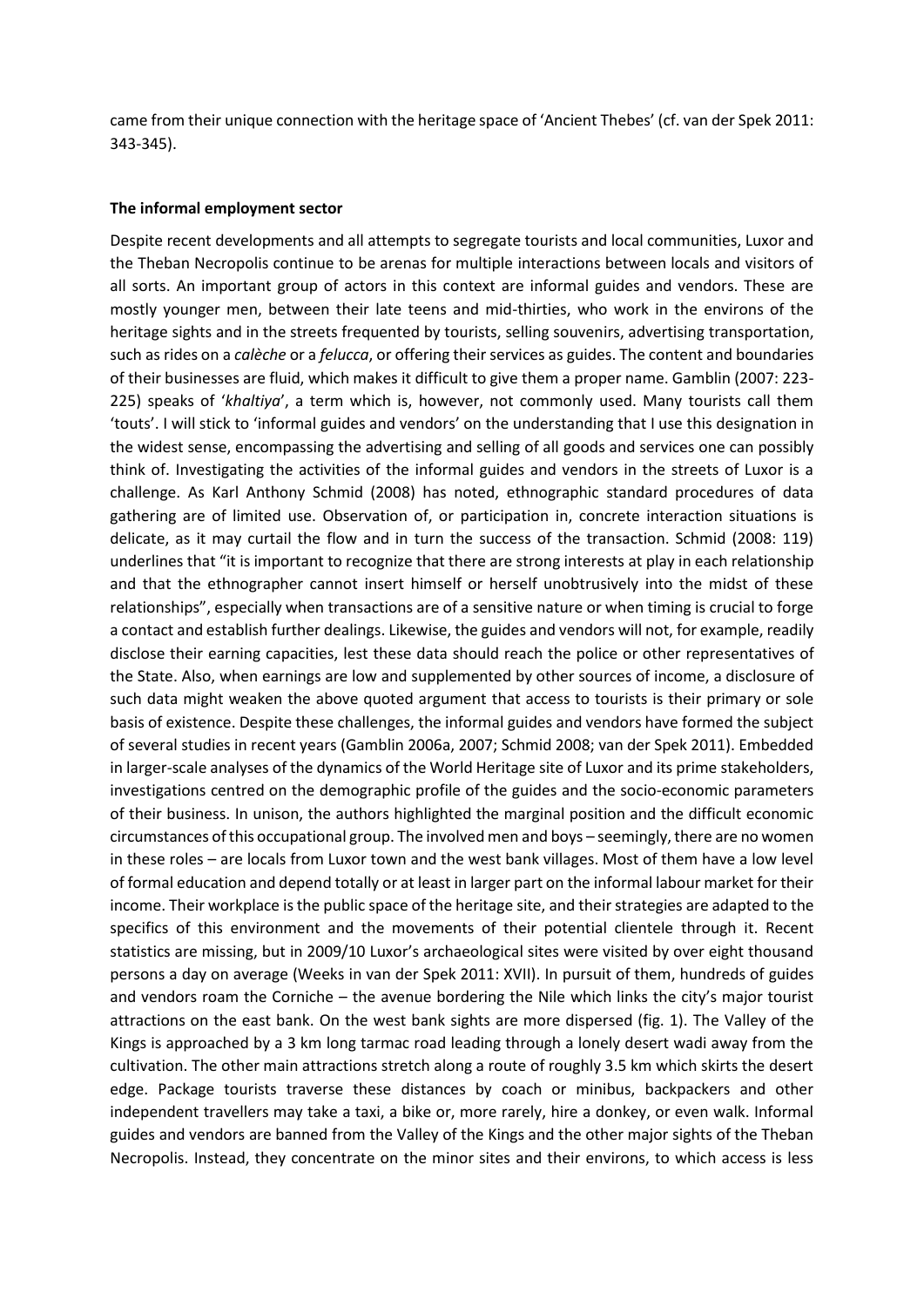strictly regulated, giving them better chances to approach potential clients, follow them around and strike a deal (fig. 2).

When moving as a foreigner in these areas, or indeed in any other public space in Luxor, one is inevitably faced with a constant flow of propositions by young men – many but by far not all of them informal guides. These encounters constitute a primary experience of tourists in Luxor, and they are eloquently described on many traveller sites and blogs.<sup>5</sup> While some visitors enjoy these contacts, many feel pestered. It is not without reason that Luxor has acquired the reputation of being the "hassle capital of Egypt" (Schmid 2008: 107). Often, the approaches include more or less explicitly phrased sexual offers. Given my clearly visible identities as female and 'Western', I frequently found myself in this situation when venturing into a public space. I usually tried to answer politely phrased propositions and enquiries by stating that I was not a tourist, but an archaeologist working in Luxor and as such not interested in the offers. I had used this explanation many times when I first explored the Theban Necropolis for my PhD research in the late 1990s. Back then, many guides and vendors would react to my statement by instantly switching the tone of the conversation. After ascertaining my nationality, they would enquire about German colleagues they knew, issue greetings, or tell me who of their family worked with the German archaeologists. By this the guides would acknowledge that we were part of a common social network which was separate from tourist-local interactions, and this would preclude further business-oriented approaches from their side, if I did not invite them. The social control apparent in these earlier exchanges has clearly diminished over the last ten years. During my visits in 2010 and 2012 my explications would only rarely trigger this switch in the conversation, more often they would go unacknowledged, and on occasion they would evoke plainly hostile reactions. In a rather wild rhetorical twist, some guides would ask why I refused to talk to them and accuse me of being racist.<sup>6</sup> To me, this reaction at first seemed paradoxical, as insulting a potential client would certainly not further business. In hindsight, I understand these responses as unchannelled outlets of frustration and attempts to reverse the power relations which had become unacceptable for the guides upon my rejection (cf. Schmid 2008: 116-117). However, I also experienced other reactions, which allowed me and the guides to part on friendly terms, with them 'melting away' in order to reappear at some distance pursuing the next potential client a few minutes later.

When analysing the contact situations and the interactions in which I participated during my fieldwork, which I observed or which were reported to me by interview partners, two further observations struck me. The first concerns an element of ambiguity inherent in many of these encounters. Often guides would not set out with a specific offer, but with more general enquiries relating to the nationality of the addressed, his or her name, his or her impression of Egypt etc. In this initial phase it was often not apparent what was actually offered or sought: services as a guide, a *felucca* ride or a sexual relationship. I perceive this ambiguity as a deliberate strategy on the part of the guides who try to first engage the potential client in a communication, before deciding towards which end the dealings can be most successfully developed, i.e. what could be sold or which other benefits could be made. Ultimately, one result may lead to the other. The second aspect is related to this ambiguity: like several interview partners, I felt that a sexualised component resonated in many of these encounters. This

<sup>5</sup> See e.g. [http://www.escapeartistes.com/2012/04/16/an-open-letter-to-the-touts-of-egypt/,](http://www.escapeartistes.com/2012/04/16/an-open-letter-to-the-touts-of-egypt/) [http://lauratraveler.net/2011/10/a-long-overdue-update-from-luxor/,](http://lauratraveler.net/2011/10/a-long-overdue-update-from-luxor/) [http://www.traveldudes.org/travel](http://www.traveldudes.org/travel-tips/luxor-also-known-hassle-capital-egypt/2962)[tips/luxor-also-known-hassle-capital-egypt/2962,](http://www.traveldudes.org/travel-tips/luxor-also-known-hassle-capital-egypt/2962) 

[http://www.virtualtourist.com/travel/Africa/Egypt/Muhafazat\\_Qina/Luxor-2008656/Warnings\\_or\\_Dangers-](http://www.virtualtourist.com/travel/Africa/Egypt/Muhafazat_Qina/Luxor-2008656/Warnings_or_Dangers-Luxor-Harrassment-BR-1.html)[Luxor-Harrassment-BR-1.html](http://www.virtualtourist.com/travel/Africa/Egypt/Muhafazat_Qina/Luxor-2008656/Warnings_or_Dangers-Luxor-Harrassment-BR-1.html) or http://www.tripadvisor.com.au/ShowUserReviews-g294205-d321166 r122513073-Valley\_of\_the\_Kings-Luxor\_Nile\_River\_Valley.html.

<sup>&</sup>lt;sup>6</sup> The same pattern has been described in some of the travel logs and blogs quoted in note 5.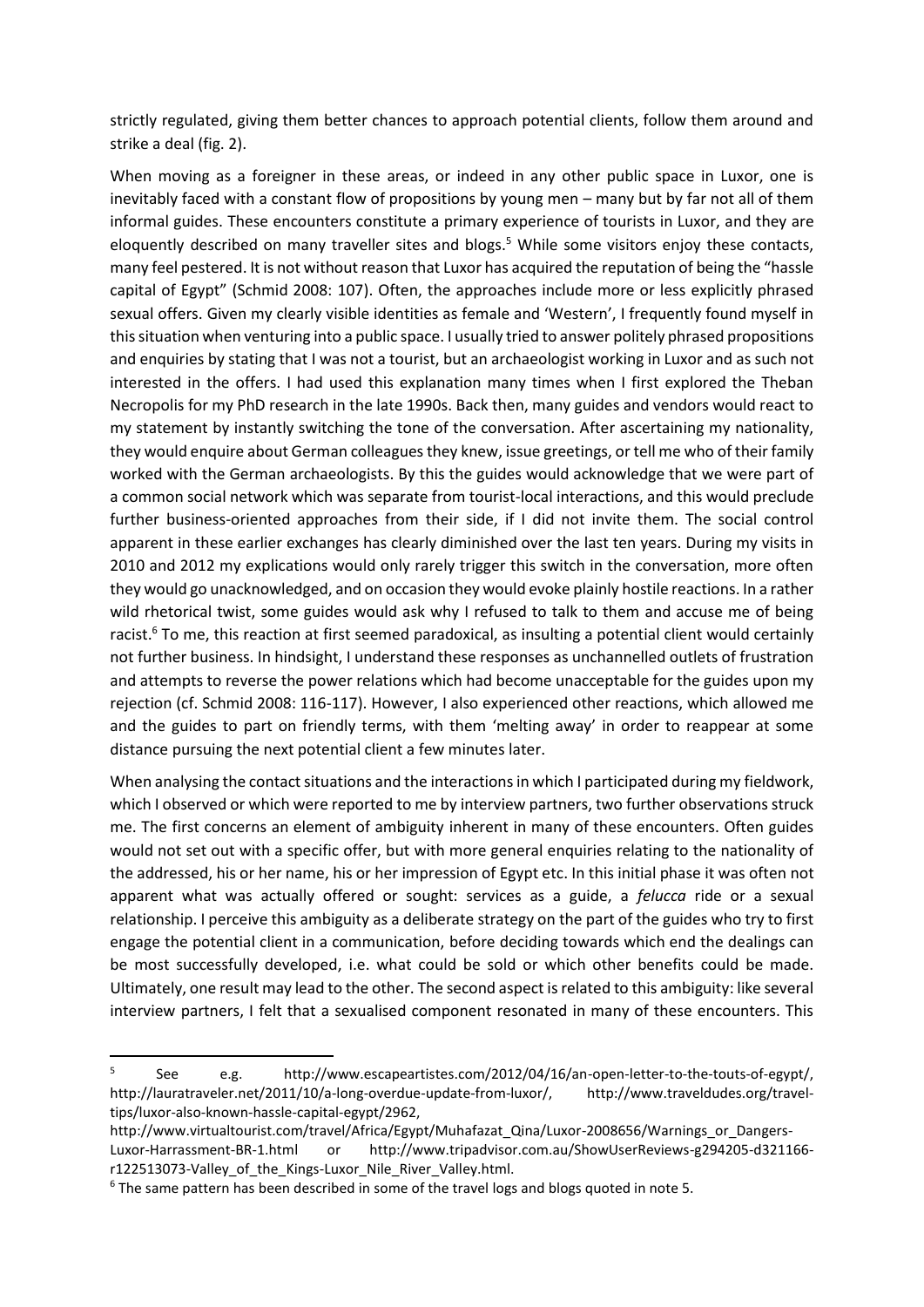subtext permeates the interactions between local men and 'Western' visitors, male and female, in the heritage space of Luxor and Thebes, in very much the same way as it does in tourist centres in Gambia, Kenya or some of the countries in the Caribbean (see e.g. Egger 2008; Kleiber and Wilke 1995; Pruitt and LaFont 1995; Herold, Garcia and DeMoya 2001; Donnan and Magowan 2010: 93-127). As Deborah Pruitt and Suzanne LaFont (1995: 426), quoting Ben Henry, have remarked regarding Jamaica, the frequency with which foreign women get involved with local men has led to "the sexualization of routine encounters" between the two groups. Today, it is impossible to traverse the public space of Luxor without being frequently approached by Egyptian men as a gendered and racialised individual, namely a non-Egyptian, non-local woman. Perceptions of space and decisions on personal movements are dictated by this experience. For example, I would avoid some places like the Corniche, where I knew that guides clustered, or I would try to cover these areas quickly. I would also try to circumnavigate approaching guides in the hope that they might divert their attention to other visitors. After sunset, male colleagues would usually offer to accompany me when I wanted or needed to be out, and I would have to decide whether I wanted to accept this offer or risk unpleasant encounters by going alone.

### **Tourist-local sexual encounters in Egypt and beyond: more than putting a name to them**

Sexual relationships between 'Western' tourists and members of their host societies have been studied extensively in many destinations of the global South. Particularly when involving 'Western' women, the phenomenon is highly debated with regard to its conceptualisation, valuation and terminology (Jeffreys 2003). What this interaction is called depends primarily on how the intentions of the two partners and the power relations between them are perceived and judged by the researcher. The central question is whether – and to what degree – the women and the men involved in these relationships are understood as perpetrators, victims or empowered agents. The views on these points also determine whether such encounters are subsumed under the heading of prostitution and aligned with male sex tourism (e.g. Sanchez Taylor 2006). In an effort to distance herself from this categorising perspective, Jessica Jacobs (2010) in her study on Sinai speaks of "ethnosexual encounters", "romantic 'sex tourism'" and "romance tourism". The latter term was coined in an influential paper by Deborah Pruitt and Suzanne LaFont (1995) who analysed similar relationships in Jamaica. Subsequently, their conceptualisation has been critiqued in relation to several points (e.g. O'Connell Davidson 1998: 180- 188; Sanchez Taylor 2006; cf. also Herold, Garcia and DeMoya 2001: 979-980). In a powerful rhetoric against belittling the exploitive character of these relationships by emphasising their 'romantic' component, Jacqueline Sanchez Taylor (2006) has coined the term 'tourist-local sexual-economic exchange'. Beyond the academic debate, a number of colloquial designations for such encounters and their agents have emerged in different regional contexts. In other parts of northern Africa, particularly in Tunisia, the term '*bezness*' is widely used, having come to prominence after the eponymously titled movie by Nouri Bouzid.<sup>7</sup> In the Middle East, such relationships and the involved partners are often referred to as MMD – "My Mohammed is different" – a topical statement which involved women make about their partners when confronted with the potential risks and drawbacks of their relationships.<sup>8</sup> While the term may originally have held somewhat different connotations,<sup>9</sup> its current use in Egyptian

<sup>&</sup>lt;sup>7</sup> "Bezness", Nouri Bouzid, France, Tunisia, Germany, 1992.

<sup>8</sup> See e.g. [http://www.dailymail.co.uk/femail/article-1294752/Why-does-middle-aged-woman-think-HER](http://www.dailymail.co.uk/femail/article-1294752/Why-does-middle-aged-woman-think-HER-holiday-seducer-real-deal.html)[holiday-seducer-real-deal.html](http://www.dailymail.co.uk/femail/article-1294752/Why-does-middle-aged-woman-think-HER-holiday-seducer-real-deal.html) and http://simplyleanne.blogspot.de/2012/01/letters-from-egypt-mymohamed-is.html.

<sup>9</sup> The earliest mention of MMD I could trace is by blogger LizzieD on [http://lizzied.blogspot.de/2005\\_09\\_01\\_archive.html](http://lizzied.blogspot.de/2005_09_01_archive.html) from 2005.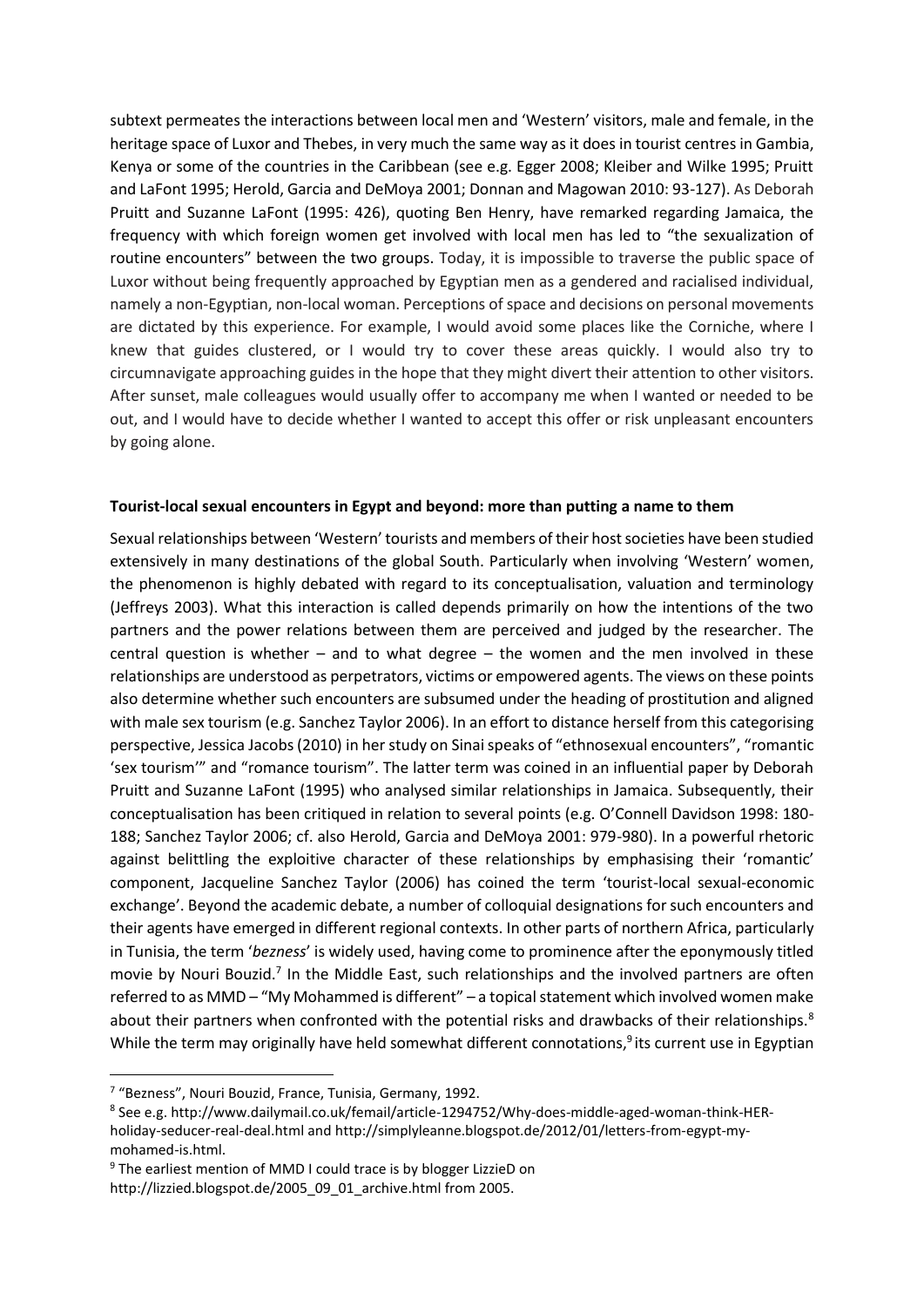contexts embraces all of the dimensions of 'sexual-economic exchanges' surveyed in the following discussion.

Tourist-local sexual encounters in Egypt have so far received little attention in the global discussion of the subject. Still, they are an integral component of the local tourist world, as the studies of the beachand-desert holiday destinations on Sinai by Mustafa Abdalla (2007) and Jessica Jacobs (2010) have shown. Both authors' extensive qualitative analyses delineate the specific conditions of the local version of this phenomenon. Quantitative data, however, are hard to come by. Abdalla (2007: 81) maintains that tourist-local sexual encounters "can be observed on a large scale and are practiced extensively" in Dahab. He holds "global trends, economic hardships in addition to social problems in Egypt" liable for their emergence and spread (Abdalla 2007: 79). While he identifies "underprivileged young men" as the main actors of this practice (Abdalla 2007: passim, esp. 79), Jacobs (2010: passim, esp. 76-77, 112-116) asserts that many of her interviewees have a middle class background. This is in accordance with the education level which Abdalla indicates for the men he talked to. Both, Abdalla and Jacobs, highlight the economic benefits the men derive from their relationships, but they also underline that these benefits are not the sole motivation to enter into these encounters. Due to economic problems and the impossibility to meet the financial requirements connected with marriage, young people in Egypt marry later than ever before (El Feki 2013: 36-42; cf. Hoodfar 1997: 266-267; Abdalla 2007: 37-38). Men enter matrimony at the age of twenty-nine on average (El Feki 2013: 35). Encounters with 'Western' women present the rare chance for an active sex life outside marriage, which is still almost impossible to have in intra-Egyptian relationships. In fact, Abdalla (2007: 39) sees the relief of "sexual frustration" which arises from the "complications of marriage" as the main reason for what he calls the "Dahab phenomenon". Finally, relationships with 'Western' women are also considered a quick route to modernity – as the Egyptian agents perceive it – and as a resource for enlarging their cultural capital. In this context, it must be noted that the tourism-connected flows of people to Sinai and the Red Sea differ from those in the Nile Valley in that not only visitors, but also most of the personnel working in the tourism industry at the beach resorts are not 'local' to the area. Many of these workers have come from the Nile Valley – often equally attracted by the labour chances and the 'spirit' of the place, which includes the promise of becoming part of its highly specific 'modern' setup and its tourist-'local' interactions (Abdalla 2007; Jacobs 2010: 80-95, 121-122).

While tourist-local sexual relationships have been acknowledged as an important aspect of the tourist landscape of the Egyptian beach resorts on Sinai and at the Red Sea coast, their existence at the World Heritage site of Luxor has hardly ever been noted, let alone been included in the analysis of the site's social dynamics. In their 2010 book on "Tourism, Performance and the Everyday", the case studies from which range from package tourist settings at Red Sea resorts to sightseeing in Cairo, Michael Haldrup and Jonas Larsen stress the experiential, performative and embodied aspects of tourist travel. The dimensions of gender and sexuality, let alone sexualised bodies and practised sex, do not feature in their volume. Likewise, Karl Anthony Schmid (2008), who investigated the working conditions of Luxor's informal guides, does not even mention that establishing sexual relationships with tourists is one of their main economic strategies. Timothy Mitchell, who did fieldwork in Qurna in the 1990s, reiterated the stereotyped version of the phenomenon, stating that "a few dozen young men did better by finding a foreign tourist to marry – usually a much older woman, who might visit each winter for a few weeks and with luck was wealthy enough to set the husband up in business" (Mitchell 2002: 197). In his magisterial work on the Qurnawi community, Kees van der Spek (2011: 278, 358) noted in passing that "financial support obtained from intimate relations with westerners is not uncommon" and that "marriage between young Qurnawi men and middle-aged European women […] may offer an economic base for some". Only Sandrine Gamblin maintains that for local youths who work as informal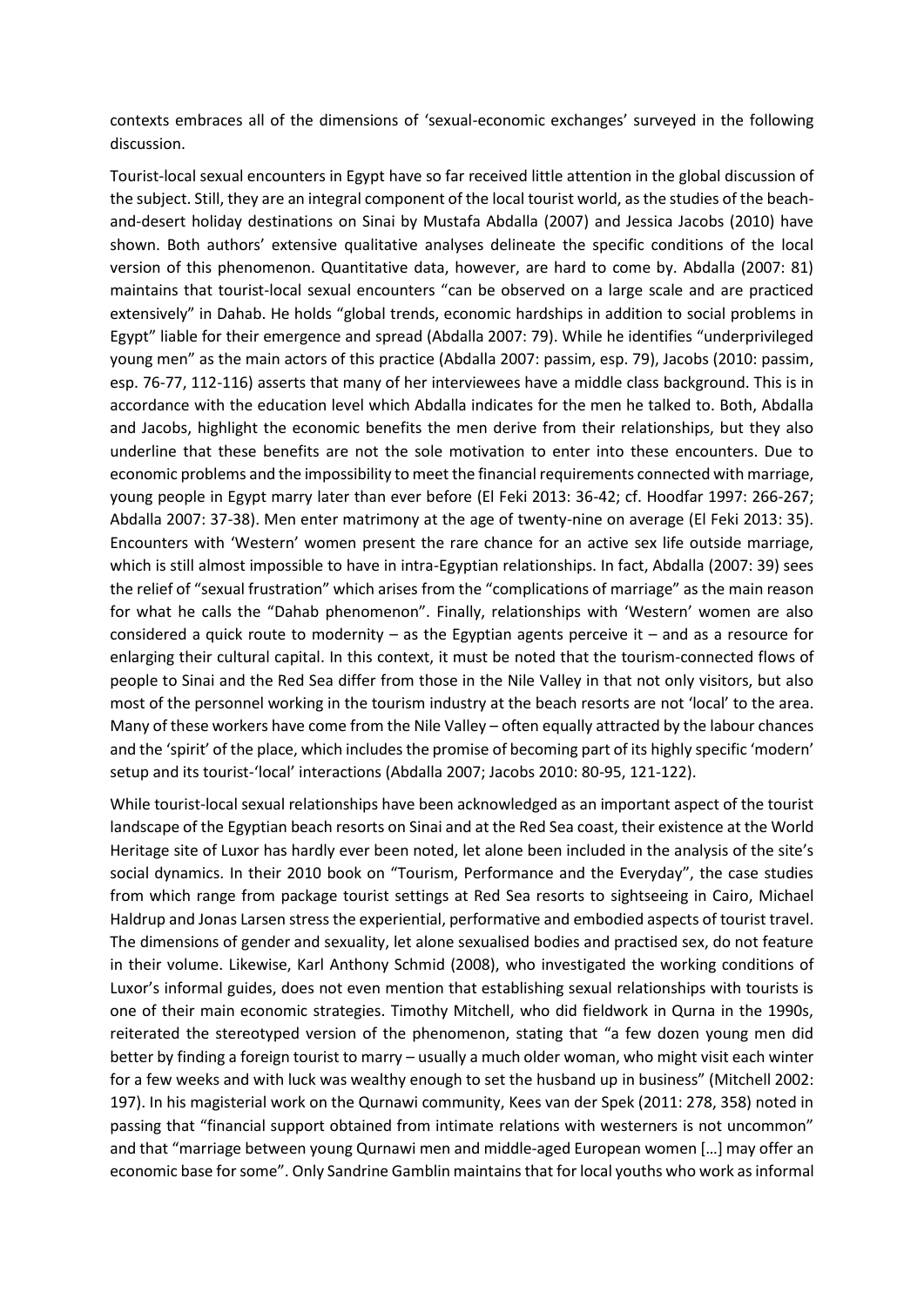guides and vendors "la rencontre touristique et le mariage avec une étrangère, pour les plus démunis, sont les seules voies opératoires de promotion individuelle et économique qui leur sont accessibles" (Gamblin 2006a: 93) and that these constellations constitute "une ressource première d'enrichissement économique et symbolique pour des individus qui se situent aux marges sociales et ne possèdent ni biens, ni terres, ni capital éducatif négociable sur un marché égyptien du travail déjà saturés de diplômés au chômage et declasses" (Gamblin 2007: 243).

Gamblin's observations are in accordance with studies on the economic situation of Egyptian youths and young adults. High unemployment rates, few job opportunities and low wages in the formal labour market make it difficult for young people – of varying education levels alike – to earn a living and build a life (e.g. Müller-Mahn 2001: 229-233; Abdalla 2007: 31-34; Schielke 2008, 2009). And while they cannot fulfil even their more modest aspirations, global media fuels visions of a life replete with all kinds of personal freedoms and commodities. The magnitude of the ensuing discrepancy is illustrated in the 2010 documentary "Messages from Paradise".<sup>10</sup> Its producer, anthropologist Samuli Schielke, who worked with young men in rural areas of Lower Egypt, writes: "The increasing connectedness of the village with global media and migration flows offers imaginaries and prospects of a different, more exciting life, of material wealth and of self-realisation. Village life becomes measured against expectations that by far exceed anything the countryside or the nearby cities have to offer" (Schielke 2008: 258). A sense of "emptiness", the "lack of prospects" and the "desperate urge to migrate" are topics discussed daily among the young men (Schielke 2008: 260, 2009: 173). Migration, Schielke (2009: 173) concludes, is seen as "the grand paradigmatic strategy of escape and success". While the young men in the Delta village of Nazlat al-Rayyis derive their hopes, fantasies and aspirations from  $TV<sup>11</sup>$  and the internet, as well as from the tales of those who have migrated, people in Luxor live with the physical manifestations of these imageries on a daily basis. A small stream of the "global flows of mediated images, styles, goods" (Schielke 2009: 172) constantly passes through their lives and leaves its marks on the cultural space in which they grow up, live and work. The resort hotels, the cruise ships, the coaches, the tourists themselves with their conspicuous dress styles, their equipment and their habitus – all this is omnipresent and as much part of the everyday experience of Luxor's inhabitants as distinctly set apart from it. The perception of these 'snippets' of 'Western' life converges with more general conjectures about 'Western' culture, economic affluence and moral constitution – forming the basis of knowledge upon which the residents of Luxor and Qurna interact with tourists and other visitors.

<sup>&</sup>lt;sup>10</sup> "[Messages from Paradise #1. Egypt : Austria. About the Permanent Longing for Elsewhere](http://www.zimweb.nl/paradise)", Samuli Schielke and Daniela Swarowsky, Austria and the Netherlands, 2010.

<sup>&</sup>lt;sup>11</sup> For an analysis of the lifestyles transported in/by Egyptian TV see Abu-Lughod 2005: 193-226.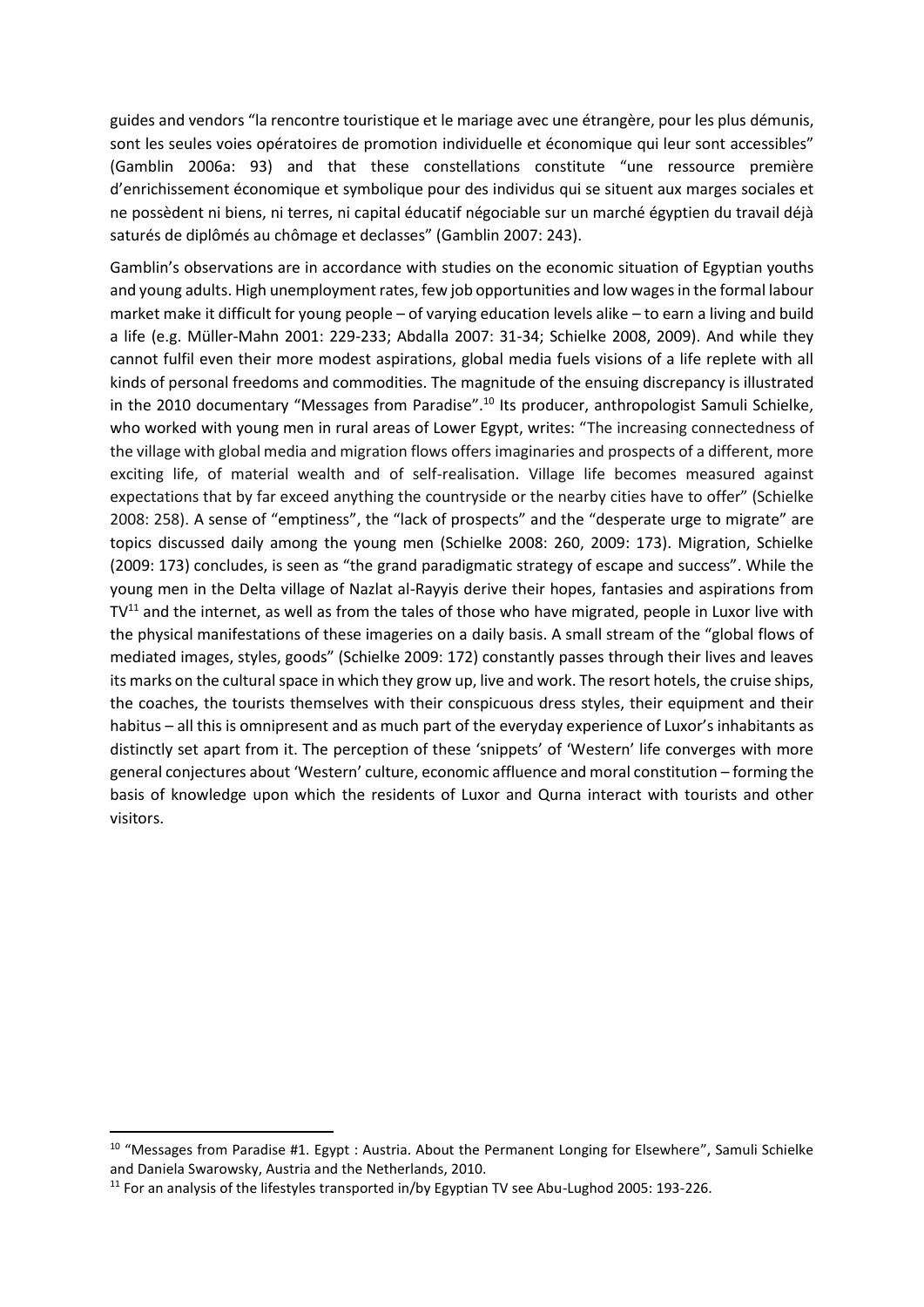#### **Tourist-local sexual encounters in Luxor**

The material for the present study was collected from a variety of sources.<sup>12</sup> Non-participant and participant observation in Luxor, i.e. watching locals and tourists interact and interacting with them myself, were basic constituents of the research.<sup>13</sup> Initially I had expected that communicative situations might arise from this in which I could either conduct interviews or arrange for later meetings. But it showed that tourist routines would not easily allow for this. Thus, in order to identify potential interview partners, I talked to people of my acquaintance who had recently visited Luxor and to those to which they in turn referred me on to.<sup>14</sup> This proved to be an effective method. Unexpectedly, all persons I approached were happy to discuss the subject, whether or not they had had any sexual encounters in Luxor. They wanted to relate their experiences and were keen to learn how a scientific analysis of tourist-local sexual encounters might look. It was clear from the beginning that connecting with local guides and vendors would be difficult in the limited time available and that intruding into their workplaces and business activities – both, when they approached me or other tourists – was delicate (cf. Schmid 2008: 109-110, 118-119; van der Spek 2011: 356-359). Interestingly, whenever a relaxed conversational situation developed, my Egyptian interview partners also talked to me freely. They wanted to trade knowledge and asked for information and my opinion on things they thought might make their interactions with tourists more successful (cf. Schmid 2008: 113). Another important data source was the internet, where, in particular, the involved 'Western' women exchange experiences and consult and console each other. Finally, I used novels and autobiographical writings in which fantasies and perceptions of sexual encounters in the environs of the World Heritage site of Thebes are produced and reproduced. Although the resulting picture is very much a pastiche, it offers insights into the issue of how tourist-local sexual relationships reside in the wider social contexts of Luxor and the World Heritage site of Thebes, how the worlds of the participating partners converge – or not – and what repercussions this has on the production, appropriation and consumption of the heritage space itself.

What soon became apparent during my fieldwork in Luxor was that despite the openness with which the subject was discussed by involved parties and the wider public, it is still a sensitive topic. It transgresses dominant social practice and officially propagated concepts of morality in several respects. Of prime concern in this regard is the questionable status of extramarital relationships in Egyptian society. Though not actually prohibited by law – unless one of the partners is married, in which case it would come down to adultery – sexual encounters prior to, or outside of, wedlock are still considered as irregular and undesirable. Whenever they occur in an Egyptian-only context they would be kept secret and transformed into a socially and legally sanctioned status, i.e. matrimony at the earliest possible moment (cf. El Feki 2013). The ensuing moral climate has direct repercussions on how tourist-local relationships are conducted and how the involved partners make use of and shape public and private spaces. Firstly, such relationships are hardly ever expressed openly, e.g., mixed couples rarely go sightseeing together. It is almost only shopping areas and privately-run restaurants and discos outside the resort hotels that provide 'informal' public spaces which are accessible for and used by mixed couples. Moreover, unmarried Egyptian-non-Egyptian couples cannot usually book a

 $12$  Fieldwork in Luxor was carried out in February 2010 and February 2012, with one week spent there each time. Interviews were conducted in Luxor, London and Berlin between 2010 and 2013.

 $13$  Non-participant observation has been defined as a "relatively unobtrusive qualitative research strategy", suitable when interest lies "less in the subjectively experienced dimensions of social action and more in reified patterns that emerge from such action"; it is thus particularly suitable when studying how people use public space (Williams 2008: 561).

<sup>&</sup>lt;sup>14</sup> For an evaluation of this recruiting strategy see Liamputtong 2007: 48-49.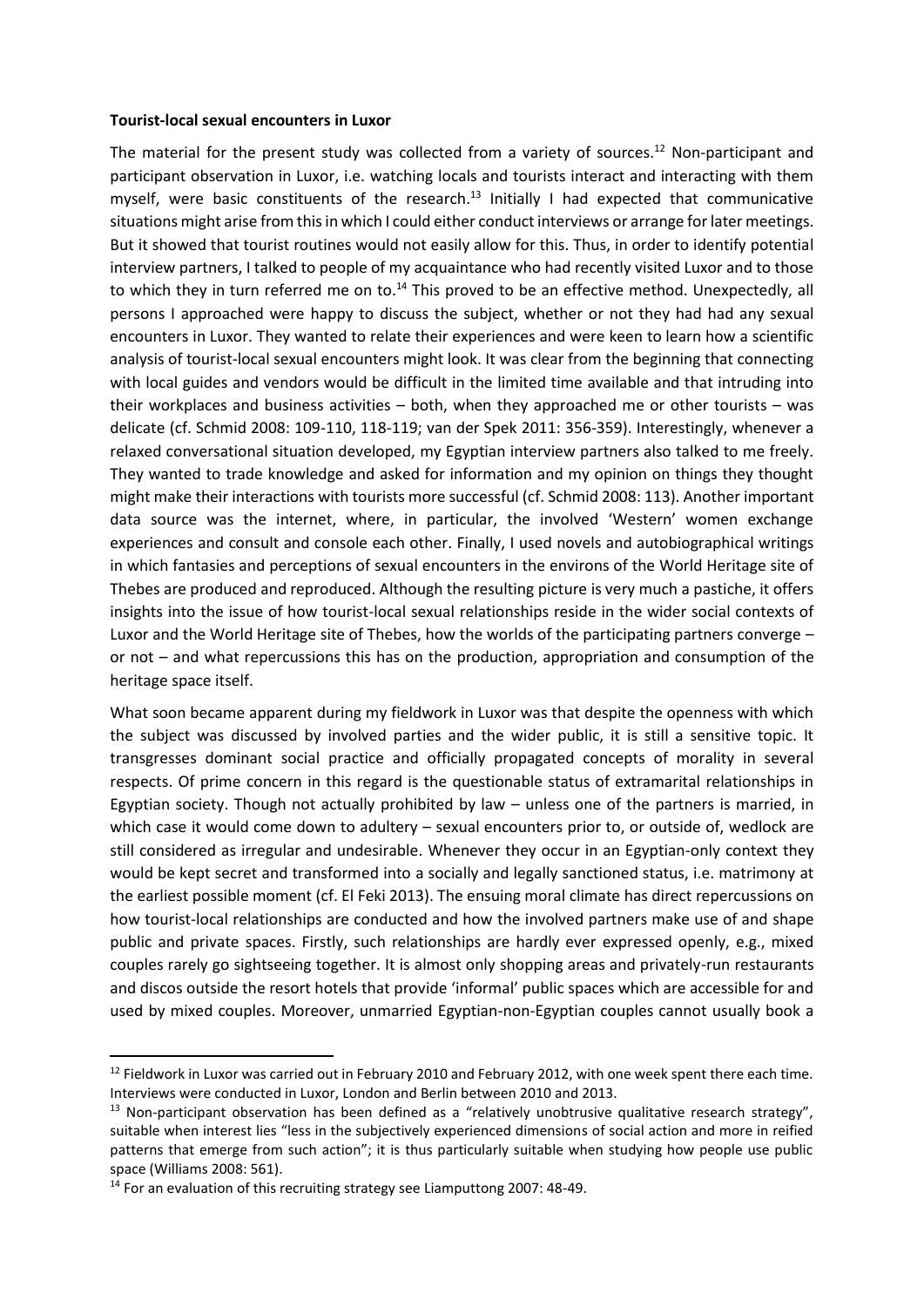hotel room together. Even renting a holiday flat from private owners is problematic. As one homepage states: "Only guests registered at the flats can stay or use the facilities and because of police restrictions we are unable to offer accommodation to mixed Egyptian/non-Egyptian couples"<sup>15</sup> – a restriction which is clearly directed at tourist-local relationships (cf. Abdalla 2007: 41). Thus, partners in such relationships constantly face the problem of arranging a private space. Thus, the proverbial "sex in the felucca" (see below p. XXX) may not always be a display of promiscuity, but can also be put down to a lack of alternatives.

The attempt to circumnavigate these difficulties has contributed to the rise of a practice which has been making headlines in recent years: the so-called *urfi* marriages. *Urfi* is a form of informal commonlaw marriage, the administrative proceedings of which consist of the two partners signing a document in front of a lawyer or a cleric, sometimes in the presence of two witnesses. *Urfi* marriages are not legally binding and can be as easily concluded as they can be dissolved by one or both partners at any stage. In recent years, they have become increasingly popular among young Egyptian couples who cannot afford an official marriage (El Feki 2013: 44-46). But they are also common in foreigner-Egyptian relationships (Abdalla 2007: 40-42). Indeed, a search for the keywords '*urfi*'/'*orfi*' and 'Egypt'/'Luxor' on the internet gives numerous hits on websites and online fora which deal with the questions 'Western' women have regarding this kind of marriage, its legal status and its potential consequences.<sup>16</sup> A study quoted in this context states that over 17,000 marriages between young Egyptian men and older foreign women were registered in 2010 compared to just 551 in 2005.<sup>17</sup> I have not been able to procure a copy of this study, which was undertaken by the Research Department on Human Trafficking in the Ministry of Family and Population in Cairo. Thus, I could not ascertain whether it pertains to 'official' civil marriages only, which have to be contracted at the *Shahr' al Aqari* in Cairo or Alexandria when they involve a foreign partner, or whether it also includes *urfi* marriages. Either way, the figures quoted indicate a dramatic increase in foreigner-local marriages and show that such partnerships have become a widespread phenomenon over the past decade.

A survey of relevant internet fora provides an insight into the personal stories behind these figures. Some contributions capture the bliss<sup>18</sup>, others discuss the practicalities and the challenges of living with an Egyptian partner<sup>19</sup>, while again others express the doubts, frustrations and disenchantment of the women involved<sup>20</sup>. One of the most frequently visited sites is [www.1001geschichte.de](http://www.1001geschichte.de/) with 3000 users daily according its operators, who claim it to be Europe's largest platform to fight '*bezness*'. The site features a forum on Egypt and a blacklist where disillusioned women can report the name and the workplace of their (former) lovers and, vice versa, seek information about individual men. Similar services are also offered by several other websites.<sup>21</sup>

The majority of the 'Western' women involved in relationships with Egyptian men perceive these encounters in a discourse of romance and the exotic (cf. Jacobs 2010, 2012). Their segregation from

http://forum.1001geschichte.de/viewtopic.php?f=4&t=3504.

<sup>15</sup> Se[e http://www.flatsinluxor.co.uk/about-flats-in-luxor/terms-and-conditions/.](http://www.flatsinluxor.co.uk/about-flats-in-luxor/terms-and-conditions/)

<sup>16</sup> See e.g[. http://orfi-wives-egypt.blogspot.de/2011/09/what-is-orfi-marriage.html,](http://orfi-wives-egypt.blogspot.de/2011/09/what-is-orfi-marriage.html)

<http://www.egyptsearch.com/forums/Forum2/HTML/004660.html> and

<sup>17</sup> See http://www.alarabiya.net/articles/2011/01/21/134435.html.

<sup>18</sup> See e.g[. http://oneheartinegypt.blogspot.de/2011/08/falling-for-love.html](http://oneheartinegypt.blogspot.de/2011/08/falling-for-love.html) and http://arabiclove.aktivforum.org/.

<sup>19</sup> See e.g[. http://www.luxor4u.com/forum/viewforum.php?f=6](http://www.luxor4u.com/forum/viewforum.php?f=6) and http://www.zickes-

aegypten.com/wbb2/board255-liebe-beziehungen-und-familie-in-%C3%A4gypten-mit-%C3%A4gyptern/. <sup>20</sup> See e.g[. http://www.againstbezness.ch/](http://www.againstbezness.ch/) and

http://www.egyptsearch.com/forums/ultimatebb.cgi?ubb=forum;f=3.

<sup>&</sup>lt;sup>21</sup> See e.g[. http://www.dezy-house.ru/](http://www.dezy-house.ru/) and http://kunstkamera.net/.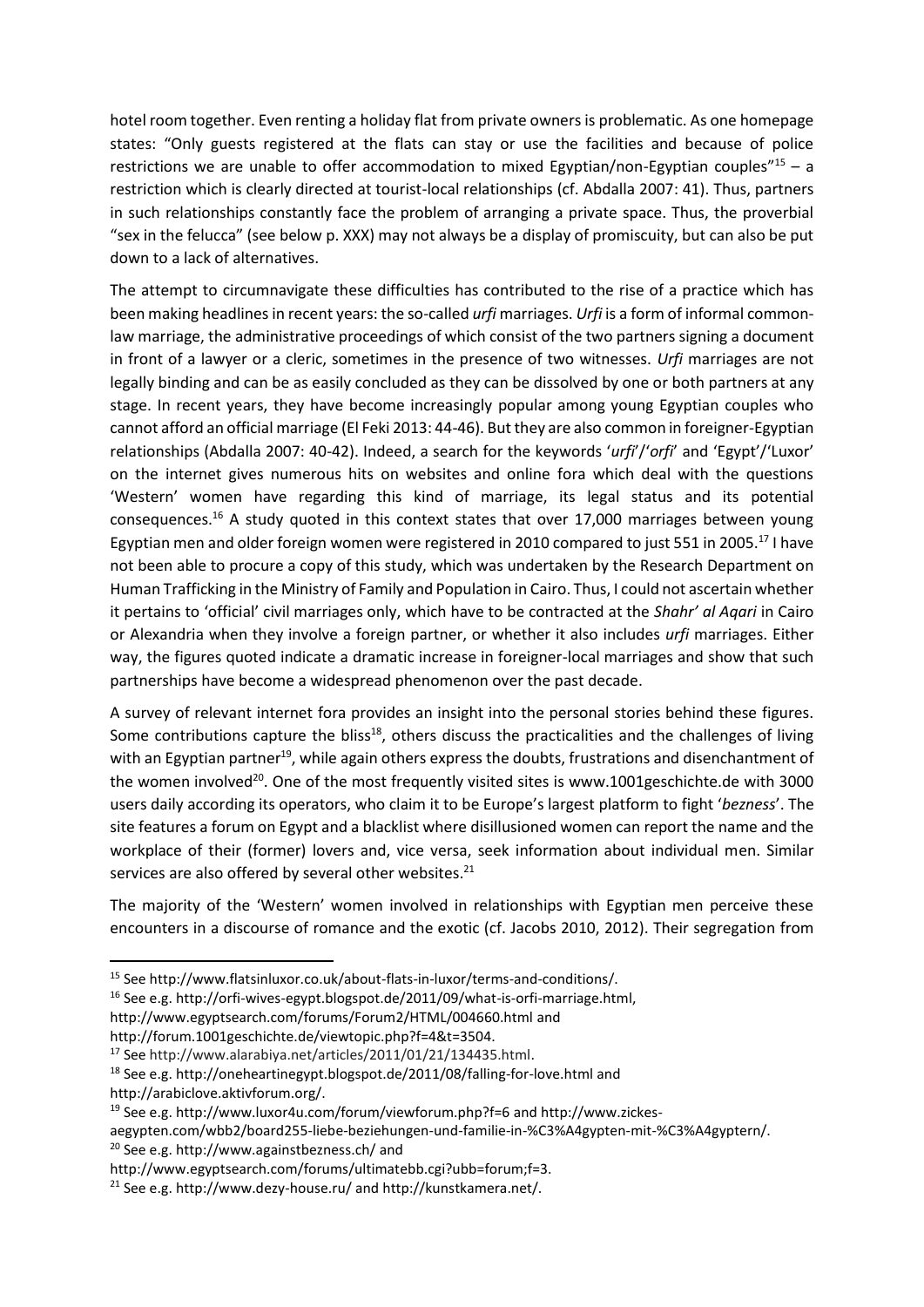both the tourist and the Egyptian everyday social cosmos (see discussion above and below p. XXX) encourages a freely selectable anchoring in space and time. As Jacobs (2010, 2012) in her study on Sinai has argued, the male subjects are 'othered' and constructed under reference to the holiday attractions chosen by the women – in the case of Sinai the wilderness of the desert and the Bedouin culture of its inhabitants. In part, the same can be argued for Luxor. Here, the Pharaonic heritage comes into play: temples, tombs and the 'exotic' men – may they wear *galabiya* or jeans – can converge into a single image of the 'Other'. American travel writer Jeannette Belliveau (2006: 2, 291) speaks of "a man of color, who looked as exotic as a pharaoh" and "this ancient region", when referring to the Middle East and North Africa. Such fantasies use the material inventory and the narratives of the archaeological heritage sites in a way which perpetuates "the binary stereotypes first explored by nineteenth and twentieth century women travellers that construct the 'local' man as anti-modern other" (Jacobs 2012: 148). In general, such imageries are still strong and employed by all parties, when they conform to the expectations of the involved actors. For example, local guards at the major sights of Luxor and Thebes all wear traditional *galabiya*. I could not ascertain whether this is done by command or if it follows a tacit rule among this occupational group, but either way the flaring robes add a picturesque note to many tourist photographs (fig. 3). This earns their wearers additional *bakshish* (fig. 4) and at the same time feeds a vision of the exotic 'Other' which weaves the Pharaonic past and Islamic tradition into an image in which "culture and place lock together in a timeless communion" (Beezer 1993: 127).

Another – seemingly opposite – way in which 'Western' women make sense of their relationships with Egyptian men is illustrated in several autobiographical writings (e.g. Ismail [ed.] 2012) and works of fiction such as "Love in Luxor" by Gill Harvey. The latter tells the story of a teenage romance between Jen and Ali. The physical setting of Luxor figures only marginally in the narrative, coming up mainly in connection with Jen's dutifully undertaken excursions to the major heritage sites and the couple's unsuccessful search for a private space allowing them to advance their intimacy. What the story highlights instead is Ali's role as a 'cultural broker' who grants Jen access to what she perceives as the 'real' Egypt, complete with tea, *galabiya* and a visit to a wedding in one of the villages on the west bank. How well this image goes down with the target audience becomes clear from one of the comments on a rating website: "The first book that made me want to travel somewhere exotic. I loved this book so much when I was 13."<sup>22</sup> In this context, the topic of the 'Other' does not only include the male subject – looks, language and clothing – but also the cultural experience he offers. This role of the local partner as a 'cultural broker' has been cited by several researchers as a typical element of relationships between foreign women and local men also in other destinations of the global south (e.g. Pruitt and LaFont 1995; Dahles and Bras 1999). In the case of Luxor, the involved women usually define the world of 'modern' Egypt to which the local partner gives privileged access in a pronounced juxtaposition with the Pharaonic past manifest in the attractions of the World Heritage site. As a rule, they name their fascination with ancient Egypt as the original reason for visiting Luxor and describe their interest in 'modern' Egypt as a later addition which developed through their involvement with an Egyptian partner or was advanced by it. The intimacy of the sexual relationship is coupled with an intimacy with the culture, which could otherwise not be obtained so quickly and easily. While ancient Egypt is accessible to every visitor, the acquaintance with 'modern' Egypt is something not usually achieved by package tourists. This view transposes the master narrative of the World Heritage site, with its focus on the Pharaonic past, into the realm of personal experience in a very peculiar way: countering the exclusion of 'modern' Egypt, and all its pasts except the Pharaonic, from the heritage rhetoric, the involved women make the conquest of the missing component their private endeavour.

<sup>22</sup> [http://www.goodreads.com/book/show/8050657-love-in-luxor.](http://www.goodreads.com/book/show/8050657-love-in-luxor)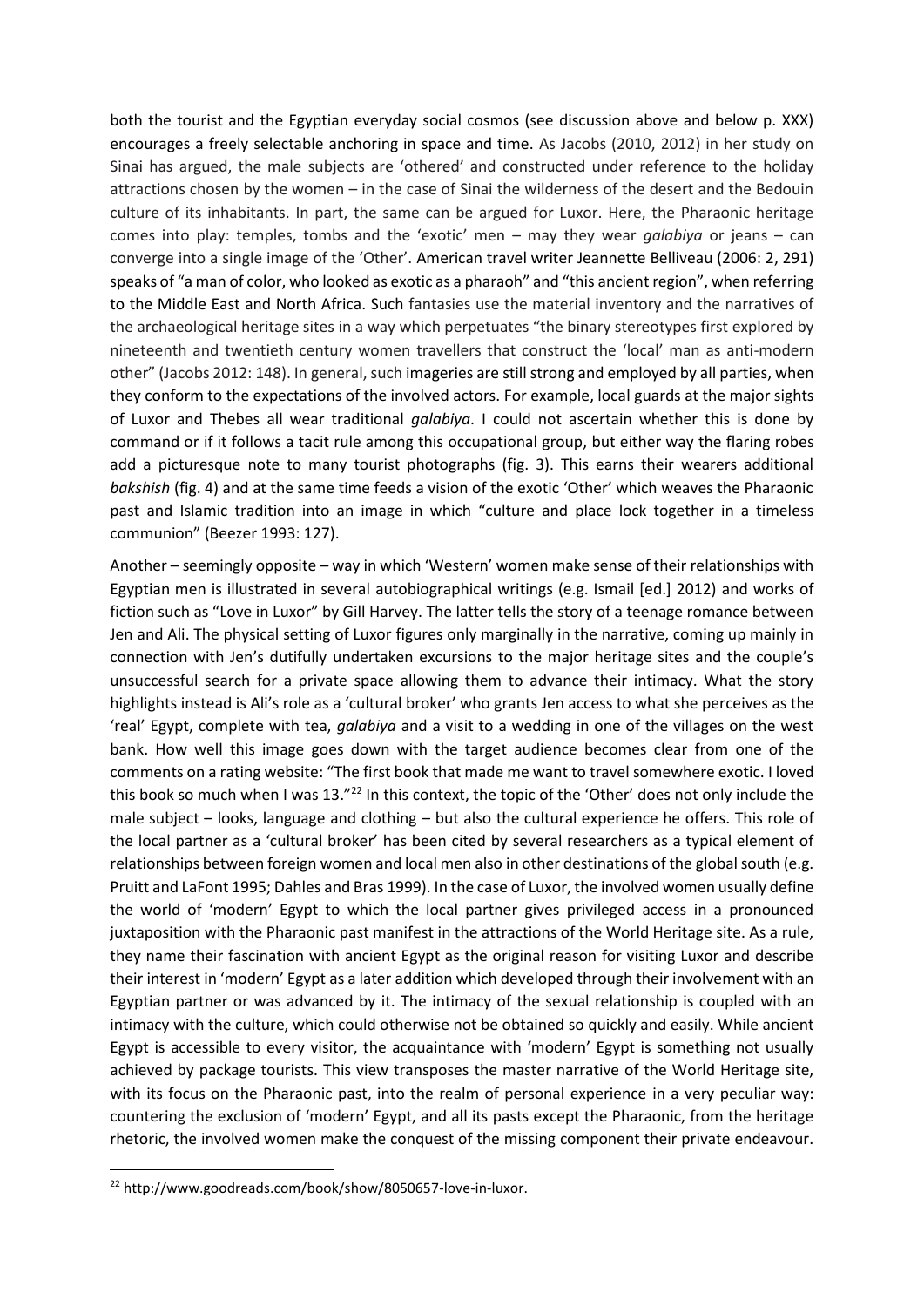Paradoxically, they thereby take up the dominant heritage discourse in one seminal aspect, namely in opposing the two worlds, 'ancient' and 'modern', thus tacitly contributing to the on-going reproduction and naturalisation of this categorical differentiation.

It will depend on the individual disposition and perspective of the involved women as to how much of what they discern as the 'real' modern Egypt are idealisations which also reside in the realm of the exotic and the 'Other' (cf. Jacobs 2010, 2012). Many narratives reiterate orientalist fantasies: They are about tea, traditional clothing and intact patriarchically organised family life, and not about social tensions and the existential problems discussed by the youths who appear in Samuli Schielke's interviews (see above p. XXX). Again, these images are used and reproduced by all involved parties, and new ones can be added which play on relevant themes and conform to the overall expectations of the partners. As Pruitt and LaFont (1995: 422) stated regarding Jamaica, "by elaborating on features of their gender repertoire, men articulate the women's tourists' idealizations of local culture and masculinity, transforming their identity in order to appeal to the women and capitalize on the tourism trade". One such image, or role, is that of the *felucca* captain – a character who appears in Gill Harvey's "Love in Luxor" as well as in many narratives of 'Western' visitors to Luxor.<sup>23</sup> The place which this particular role takes in the public perception of tourist-local sexual encounters is aptly illustrated by the bar menu sign in the King's Head Pub, a privately run pub in Luxor. It offers "Sex in a Felucca" as cocktail of the week, while the drinks menu adds "Sunburnt Russian"<sup>24</sup>, "Bloody Hassle" and "Egyptian Husband".<sup>25</sup> Ironically, the latter drink is known as "Gale Warning" elsewhere.

While many, though certainly not all, 'Western' women involved in foreigner-local sexual encounters make sense of their relationships through the discourses of 'romance' and 'otherness', the Egyptian men construct them in a framework of social and economic aspirations (cf. Abdalla 2007; Jacobs 2010). Their interests centre around the improvement of their socio-economic situation, their sex life and their cultural capital (see above p. XXX). To which end a sexual encounter may lead is often not foreseeable in its incipient phases. Thus, the attitude of the men can best be described as 'generalised' or 'open-ended' (cf. Oppermann 1998: 13-15; Dahles and Bras 1999: 286-287). They take their chances as they come, thus creating the constant flow of propositions, offers and advances which accompany the tourists when they walk in the streets of Luxor and through the hills of the Theban Necropolis.

One central question in the wider discussions of tourist-local sexual encounters is to which degree they are economic, i.e. which financial or otherwise commodified benefits the involved men derive from them. In Egypt, as in other destinations of the global south, the spectrum is wide and most women would not understand their contributions as a 'payment' for sexual services (cf. e.g. Sánchez Taylor 2001: 754, 757). Should these encounters still be subsumed under the heading of sex tourism or regarded as 'sexual-economic exchanges' as Sanchez Taylor (2006; see above p. XXX) has proposed? What about those relationships in which no financial transactions have (yet) taken place? Several observations may aid us come to terms with these questions. First and foremost, one must be clear about the fact that socio-economic inequalities are the prerequisite for many of these relationships to develop – if it was not for these imbalances and the restrictive moral climate concerning intra-societal

<sup>23</sup> Cf. e.g. [https://de-de.facebook.com/pages/The-Felucca-Captains/135812526475990,](https://de-de.facebook.com/pages/The-Felucca-Captains/135812526475990)

http://patryantravels.wordpress.com/2013/02/05/the-felucca-fantasy-ride/ and http://pyramidqueen.wordpress.com/2013/04/23/island-3some/.

 $24$  The percentage of tourists from Eastern Europe has gone up exponentially in/over the last years; cf. http://www.capmas.gov.eg/pepo/364\_e.pdf. Scantily clad female Russian visitors sporting a heavy sunburn have become a frequent sight in the major attractions of Luxor and Thebes.

<sup>&</sup>lt;sup>25</sup> See http://kingsheadluxor.com/main/wp-content/uploads/2011/06/n42503390632\_1488199\_53923.jpg and [http://kingsheadluxor.com/main/?page\\_id=7.](http://kingsheadluxor.com/main/?page_id=7) Cf. Gamblin 2006a: passim, esp. 87 on the pub and its founder.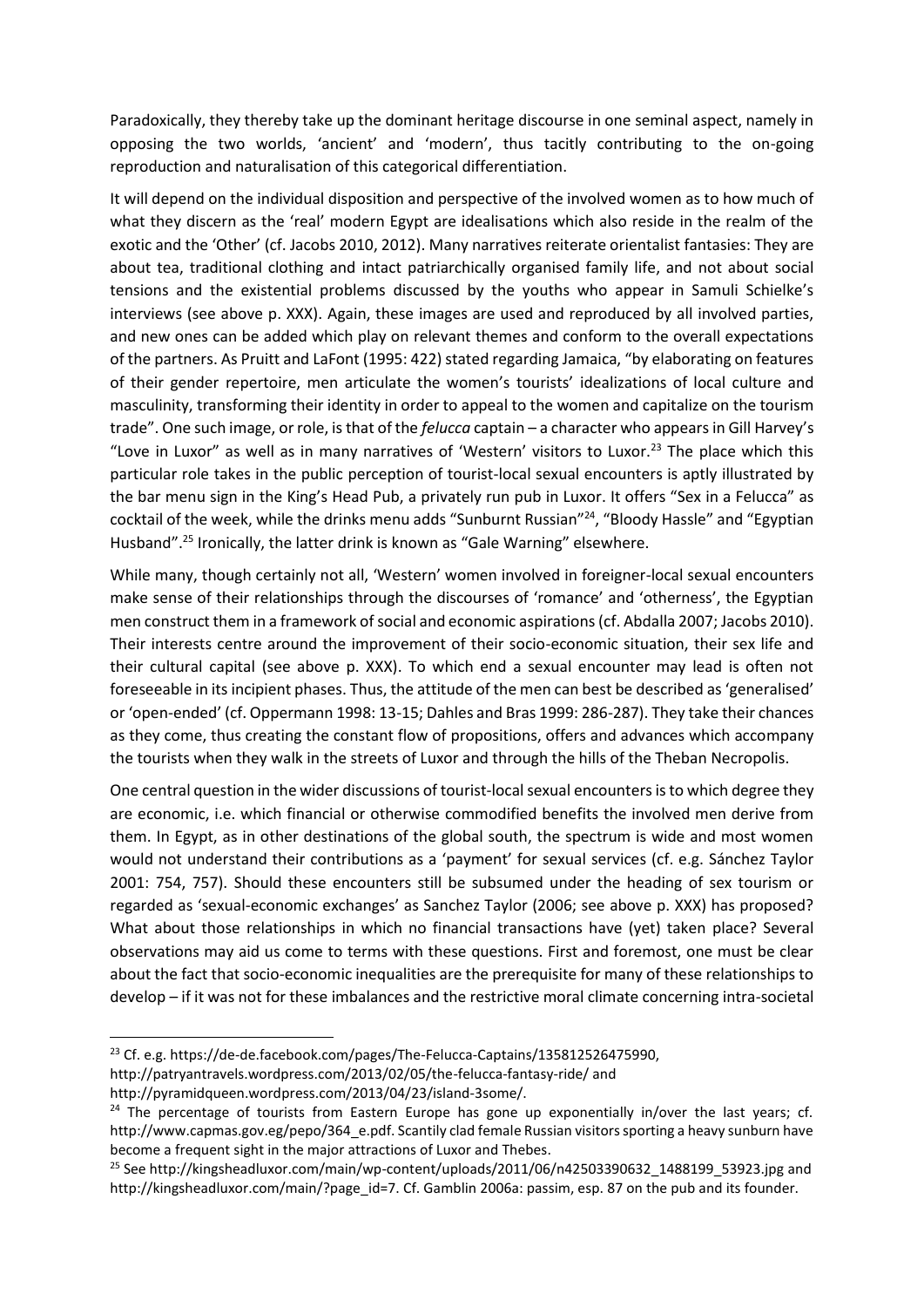sexual encounters, most Egyptian men would not be attracted to enter into them. It is the socioeconomic asymmetries and the wildly diverging capacities to render accessible further economic resources which are at the heart of trajectories where "increasing numbers of young men routinely view a relationship with a foreign woman as a meaningful opportunity for them to capture (the love and) money they desire" (Pruitt and LaFont 1995: 428). There are two points which need to be considered in this arrangement: the first is that these encounters have become a regular economic strategy for one group of actors, i.e. the involved men, the second is that the other group of actors, i.e. the 'Western' women systematically take "advantage of an imbalance of power to obtain a sexual advantage that would otherwise have been denied them" (Sanchez Taylor 2006: 52). When these conditions are met, MMD relationships constitute sexual-economic exchanges, even if they are not perceived in this light on an individual level.

One of the reasons why most involved women will not view their commitment within these parameters is that the scope and the timing of the exchanged services differ widely. This allows the women to label their economic contributions as negligible, as lending a helping hand, or as building a basis which is needed to conduct their relationship, for example by establishing a business to support both of them in Egypt or by bringing her partner to Europe. Such 'romantic' readings are balanced by a view from the other side. In 2012, expat interview partners in Luxor reported on rumours about an MMD training school, where young men are taught how to best extract the aspired benefits from their 'Western' partners, learning for example how to build trust, issue the right compliments and successfully time their financial requests. Whether or not such a 'school' exists, it is conspicuous that the economic trajectories of MMD relationships display a pattern of repetition which hints at the recurrent use of a specific tactic on the part of the involved men. In what I would call a 'delayed return' strategy, the Egyptian partners will not issue straight requests for money at the outset of the relationship. Instead, they will pay their own expenses and only after a relationship is established talk about a sick relative or another social hardship. At this point they will refuse to take financial support, or, if they accept it, duly pay it back. By and by bigger problems calling for larger sums will be needed, which the men will again return. This continues until one day they receive a really substantial amount – to purchase a car, a house or land – and this will not be paid back; a climax which also often signals the end of the relationship. In the absence of quantitative data it is hard to estimate the ubiquity and the magnitude of such transactions and the impact they have on the local economy and the livelihoods of individual men. Nonetheless such stories abound and they are clearly attractive enough to make many members of Luxor's male population attempt a similar career.

### **My encounter with Ahmed**

During my stay in 2010, I paid a visit to one of the minor tourist attractions at Western Thebes.<sup>26</sup> Of course I was approached by the *ghafir*, i.e. the guard who offered to explain things to me. I rejected and told him that I was a professional, familiar with the site and acquainted with some archaeologists who had worked there. Thereupon, the *ghafir* let me explore, but returned after several minutes with the offer of tea. As I had constructed a social connection between us through my reference to common acquaintances, I felt obliged to accept. As we sat down and talked, it took Ahmed only a few minutes to ask me if I wanted to have sex with him. I turned this suggestion down, but continued the conversation despite the awkwardness I felt for a moment or two. I told Ahmed that I was working on the phenomenon of tourist-local sexual encounters in Thebes and that I was interested to learn how

<sup>&</sup>lt;sup>26</sup> The location of the incident has been obscured and the name of the man has been changed in order to retain his anonymity.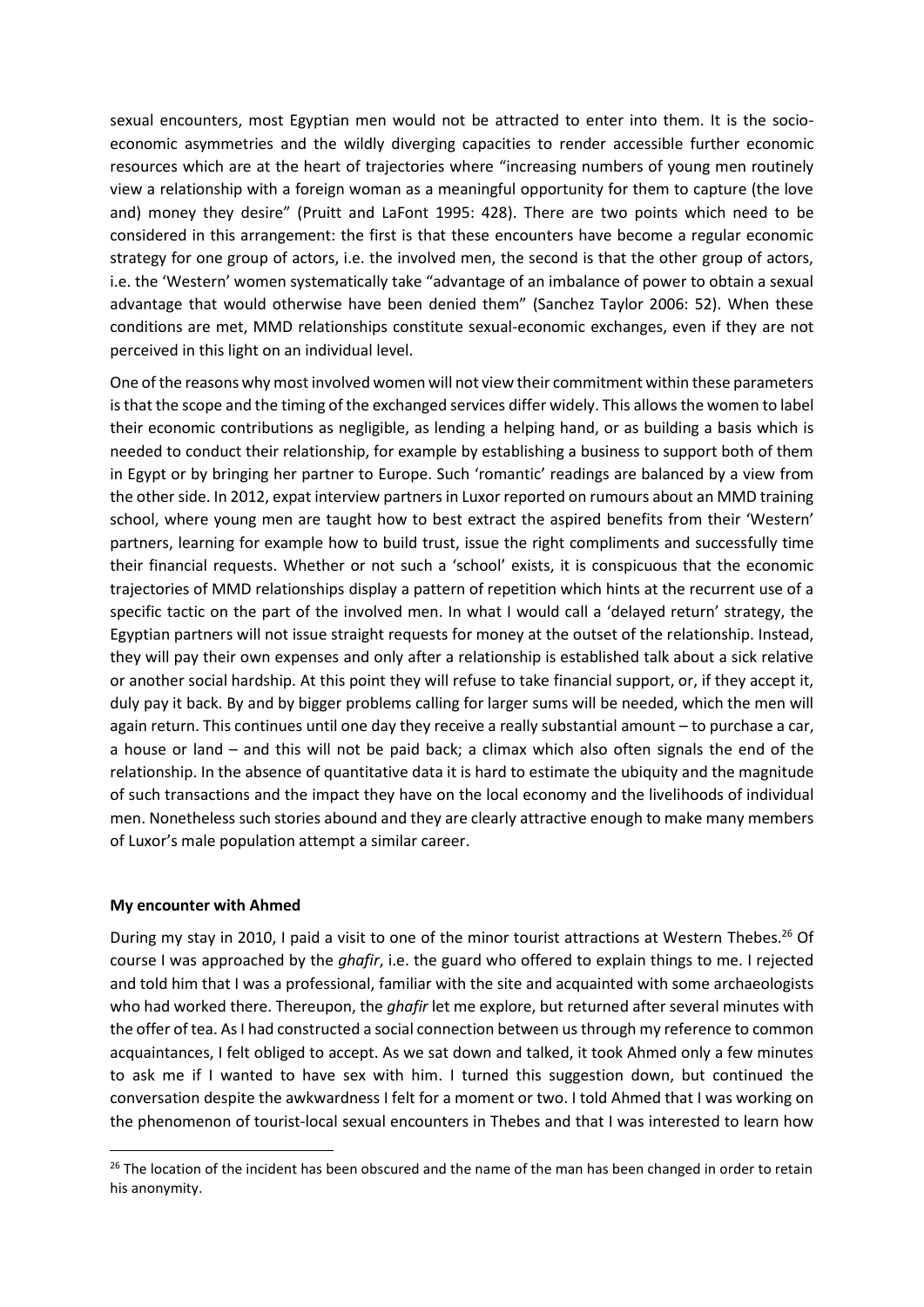he had come to approach me that bluntly. Upon that he told me that his wife was pregnant and in bad health, thus not able to have sex, and that he was looking for another partner to relieve his abstinence. I asked him how he had formed the opinion that I might consent, as I had – prior to his offer – made it clear that I was in Luxor as a professional and not on vacation with the potential objective to acquire a lover. I also enquired as to whether he thought that approaching me might be bad for his career, as I might complain to his superiors. To this he replied that 'his' site did not attract many visitors and that he did not judge himself to have the optimum disposition for success due to his age and his looks. Thus, he had to take every chance he could get. Continuing along this line of thought, he told me that according to his experience, 'Western' women preferred younger men and particularly cared for good teeth and a generally good state of health and hygiene – an observation which he wanted to have confirmed and explained by me. $27$  Our conversation then developed into him trying to acquire knowledge which would allow him to better classify 'Western' women according to their nationality, which he thought determined whether they would generally be willing to enter into a relationship with an Egyptian and what kind of men they preferred. After the end of our talk we parted amiably.

Apart from initial disgust, which dissolved during our progressively friendly conversation, my main reaction to this encounter was utter amazement. Ahmed had named sexual desire as his prime motive for seeking out 'Western' women and to satisfy this he even risked his employment. Working as a guard provided him with a stable income, of which many Qurnawis could only dream. Economic need was not the driving force behind his proposition, though he may have kept an open mind on possible developments in this regard. My encounter with Ahmed shows that while there is certainly the recurring constellation of elder women taking on younger lovers who enter such relationships for economic benefit, alternative agendas and projections must not be dismissed. Simultaneously, Ahmed's aspirations were shaped by the manifestations of tourist-local sexual encounters in his social environment – from witnessing them he had formed his own conclusions and expectations. In order to make sense of these diverging dimensions, it may be useful to differentiate between the individual encounter and tourist-local sexual relationships as a social institution. As argued above, as a social institution such relationships are rooted in the economic imbalances between 'Western' tourists and most members of the local populations in destinations of the global south. As individual practices they incorporate many other influences, such as the moral concepts held by both partners, individual aspirations, ideas about love, sex and consumption, and many other things. Thereby, individual practices are constructed within the framework of the social institution – to paraphrase Ahmed: he does it, because everyone does it. The straightforward proposition of sex to an unknown woman is only possible because tourist-local sexual relationships are an omnipresent phenomenon in the social world of the Theban Necropolis; they have become 'normalised' and from a certain perspective constitute 'regular' social behaviour. Vice versa, individual practices and perceptions reproduce and reshape tourist-local sexual encounters as a social institution. This aspect has been highlighted by one 'Western' repeat visitor, who suggested that rapidly growing media consumption and increased access to pornography on the internet shapes personal visions, which lead many men to believe that they could experience freer and more exiting sex with 'Western' women than with Egyptian partners (cf. El Feki 2013: 31, 68-69). This development may have added to the trend for increasingly blunt requests for sexual contact, of which the interviewee reported several instances which were similar to my experience with Ahmed. Indeed, pornographic internet sites featured prominently among the one hundred most frequently visited websites in Egypt in 2012.<sup>28</sup>

<sup>&</sup>lt;sup>27</sup> For a similar 'trading of knowledge' see Schmid 2008: 114.

**<sup>28</sup>** See [http://english.alarabiya.net/articles/2012/11/13/249405.html.](http://english.alarabiya.net/articles/2012/11/13/249405.html) The quoted statistics had been taken prior to the renewed request for a ban on pornographic websites in Egypt, which had first been issued in 2009; see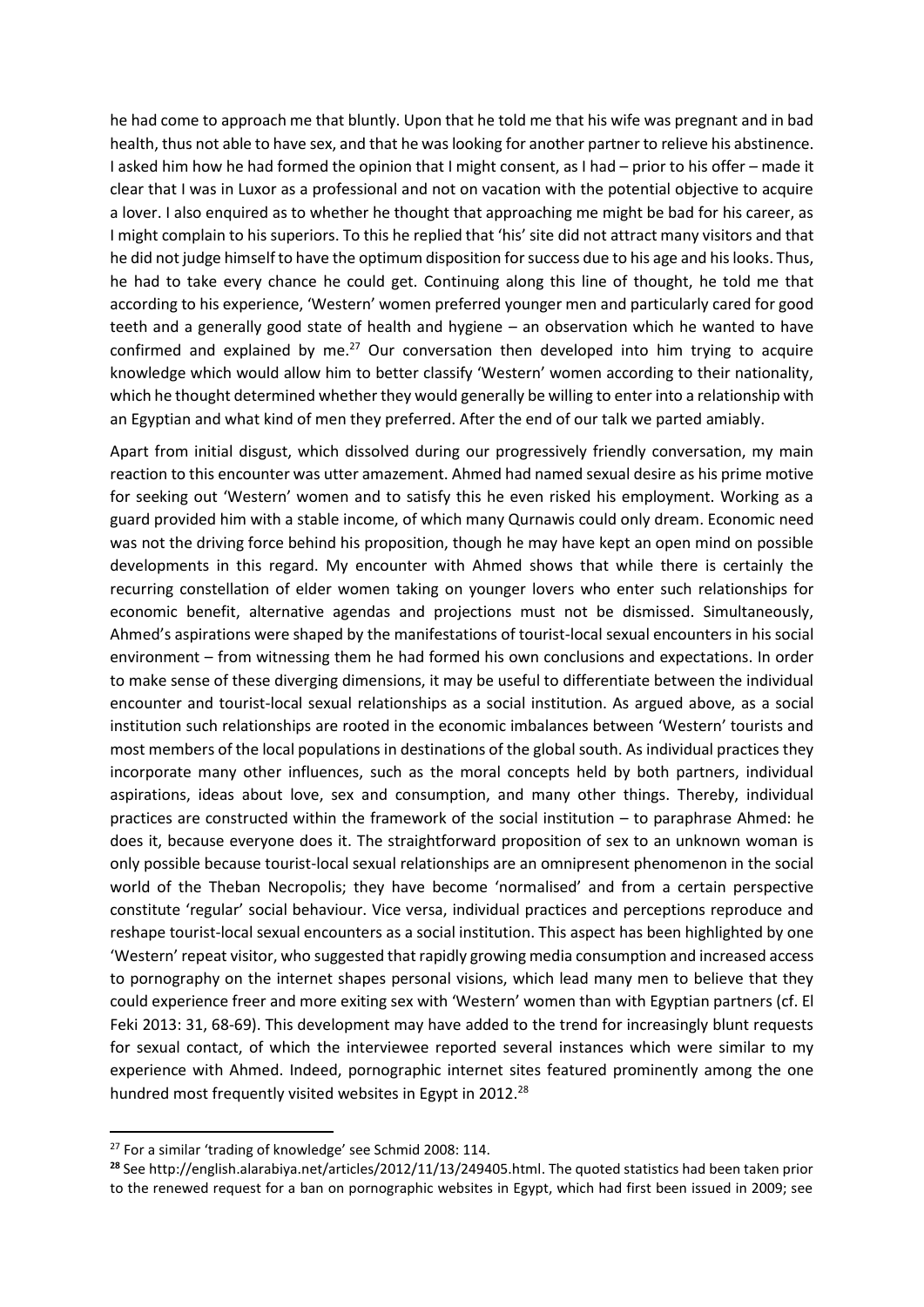#### **Moving through the World Heritage site of Thebes**

The encounter with Ahmed left a deep impression on me and lastingly determined my memories of the site in question. It also influenced my attitude towards further encounters with Egyptian men at the peripheries of tourist sights. I became more aloof and adverse – like many other visitors to Luxor and the World Heritage site of Thebes.<sup>29</sup> When tourists' minds are set on visiting archaeological attractions, commercial and sexual propositions from local entrepreneurs can easily be regarded as distracting and disturbing. Still, there is a constant flow of such offers. They form an integral part of tourists' experiences in Luxor and as such become incorporated into visitation routines. Quickly tourists learn that moving through the public space of Luxor, particularly at the peripheries of tourist sights, means being approached – irrespective of whether one is in a group or single, a man or a woman, clearly set on one's target or walking leisurely. The strategies visitors employ to deal with these approaches are as stereotypical as the tactics of the guides themselves. Taking advice from their guide books, from fellow travellers or their official guides, generally tourists will give stereotyped answers or will not respond at all, hurrying past the vendors. Only when they are genuinely interested in one of the offers, or when the guide is particularly skilled, they will pause and talk. Still, in most encounters there is an element of uneasiness on the side of the tourists, which arises from their uncertainty as to how the interaction should be rated and whether they are 'pulled over the barrel' (cf. Schmid 2008: 115). The informal setting, the fleeting nature of the transactions and the strategy of ambivalence employed by the guides all add to the discomfort inherent in these situations.

Tourists also learn quickly which spaces are free from these strenuous encounters: the hotels and the heritage sights, to which the informal guides and vendors have no access. From the perspective of tourism studies, these spaces are called 'enclaves' (e.g. Schmid 2008). They provide the tourists with an environment which is constructed specifically for their needs and removed from the everyday social reality of the host country. In these 'enclaves', contacts between local residents and tourists are narrowed down and limited to specific constellations, in which locals most frequently appear as service personnel (for Luxor cf. Gamblin 2007: 203-208). Timothy Mitchell (2002: 197) described this kind of 'enclaving' as the typical pattern of tourist development in regions outside Europe and North America since the 1980s and as "required by the increasing disparity between the wealth of the tourists and the poverty of those whose countries they visited". At the World Heritage site of Luxor, the consequences of this process manifest in several dimensions. They have left their marks on the physical landscape of the heritage site, and they have divided its social space into two spheres: a public one, to which everybody has access and which constitutes the arena of unregulated tourist-local interactions, and a 'semi-public', 'enclaved' one into which tourists can withdraw in order to avoid contact with local residents. While the public sphere is connected to the social reality of today's Egypt in that it is part of this reality and presents certain facets of 'real life' to tourists, the 'enclaved' spaces are very much secluded and removed from this reality. In recent years, the separation of these two spaces has been increasingly reinforced by physical interventions, which have resulted in purpose-built access zones, walls, fences and the 'cleansing' of the hamlets of Qurna (van der Spek 2011: 333; Tully and Hanna, this volume).

The growing tensions arising from this situation were made clear in a 2012 news item which reported that "a number of travel agencies [were] threatening to suspend their daily flights to […] Luxor due to

http://english.ahram.org.eg/NewsContentPrint/1/0/57471/Egypt/0/Egypts-prosecutorgeneral-orders-ban-onporn-websit.aspx.

<sup>&</sup>lt;sup>29</sup> See note 5, above, for some voices in this regard.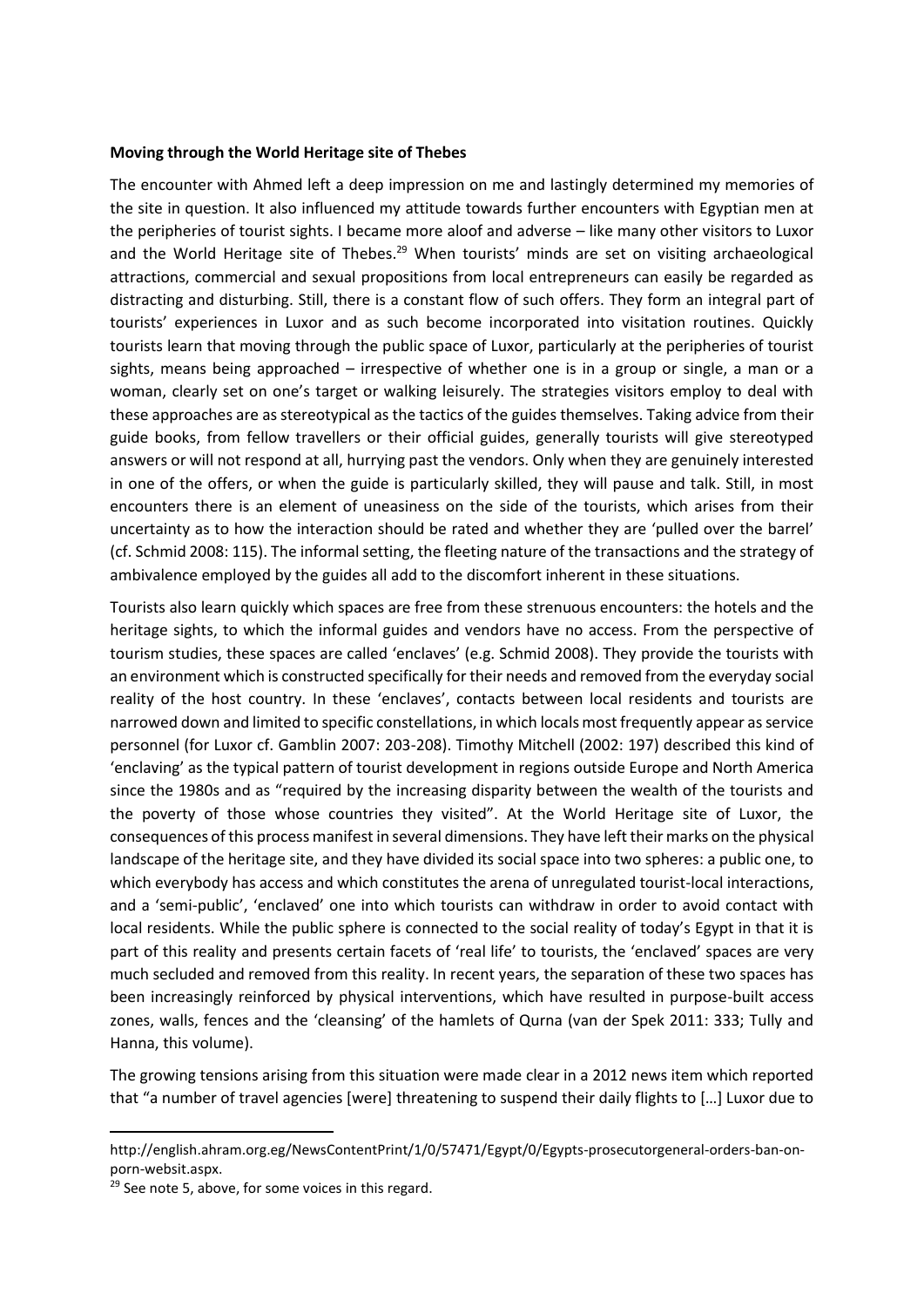what they say are recurring incidents of tourists being harassed".<sup>30</sup> Representatives of these travel agencies and tour operators spoke of "indecent insults" and aggressive undertones, and it was stated that "the complaints blame in particular street vendors at Luxor's temples and archaeological sites, specifically in the city's West Bank area". This example illustrates the vicious circle which characterises current tourism development in Egypt. Myriad affluent foreign visitors enter a host society which is riddled with severe economic and social problems. Over many years, participation in the riches of the tourists has developed into a key economic strategy for a specific social group, namely younger men seeking formal or informal employment in the tourism sector and at the peripheries of tourist flows. They see this engagement as the 'royal road' out of their structurally disadvantaged socio-economic position and as a chance to fulfil their personal aspirations to a degree otherwise unobtainable. As the 'enclaving' of tourism is pursued by tour operators and political decision makers alike, the interaction spaces for this 'professional' group become more and more confined. On top of this issue, declining tourism figures in the aftermath of the 25 January 2011 revolution have further lowered the number of potential customers.<sup>31</sup> As a result, competition gets fiercer and local entrepreneurs take their chances whenever they can and in whatever shape they make take. The more disadvantageous this mixture gets, the more frustration and aggression comes into play and may lead to interaction scenarios which one would judge as clearly counterproductive to striking a deal. Business propositions turn into hassle and frustrations about bad business – in combination with unsettling wider social conditions – find an outlet in plain harassment.<sup>32</sup> From the perspective of those stakeholders who benefit most from international tourism, i.e. the international tour operators and the Egyptian state and its various institutions, this forms a valid reason to further accelerate the segregation between visitors and local residents and speed up the processes of 'enclaving'.

In this context, the sexual encounters between tourists and local residents take on a curious position. They undermine the efforts of those stakeholders who want to construct a 'clean' site with an exclusive focus on heritage tourism. They also negate the emphatically issued condemnation of extramarital sex, which still permeates mainstream Egyptian society, cultivating strategies of avoidance and ambiguity, like the *urfi* marriages, which barely conceal th[e irreconcilability o](http://www.dict.cc/englisch-deutsch/irreconcilableness.html)f these relationships with wider social norms (Abdalla 2007; El Feki 2013). At first glance, these contradictions and their seemingly individual solutions seem to remove these encounters from connotations of blatant 'sex tourism', instead easing their perception towards discourses of 'romance' and 'true love'. But these individuating tendencies only gloss over the fact that as a social institution these relationships are still firmly rooted in an economic context. The partners in these encounters usually possess "radically unequal access to resources, and it is the negotiation of these within the context of their erotic engagements", identified as "a feature of an emerging global sexscape" by Hastings Donnan and Fiona Magowan (2010: 111- 112), that brings socio-political and economic issues to the fore. In this context, it must not be overlooked that encounters between 'Western' female tourists and Egyptian men are but one version of tourist-local sexual relationships in Luxor. The place is well known for its homosexual exchanges. On various occasions interview partners also hinted at more problematic forms of sex tourism, including the pursuit of unsafe sex by HIV-positive 'Western' gay men and organised child prostitution. As no

<sup>&</sup>lt;sup>30</sup> http://www.egyptindependent.com/news/citing-harassment-complaints-travel-agencies-threaten-suspendluxor-flights.

<sup>&</sup>lt;sup>31</sup> The number of international tourist arrivals to Egypt has dropped from 14.7 million to 11.5 million from 2010 to 2012; see http://www.capmas.gov.eg/pepo/364\_e.pdf.

 $32$  This development can be linked to a general increase in sexual harassment also in intra-Egyptian contexts, which has been witnessed in recent years, especially since the 25 January 2011 revolution; see e.g. Schielke 2009, El Feki 2013: 125-128, [http://harassmap.org](http://harassmap.org/) or http://www.youtube.com/watch?v=bjjqbP7adj8&list=PLOy47XMO3lTgPoqYgBPdLX22vf58CaqXZ.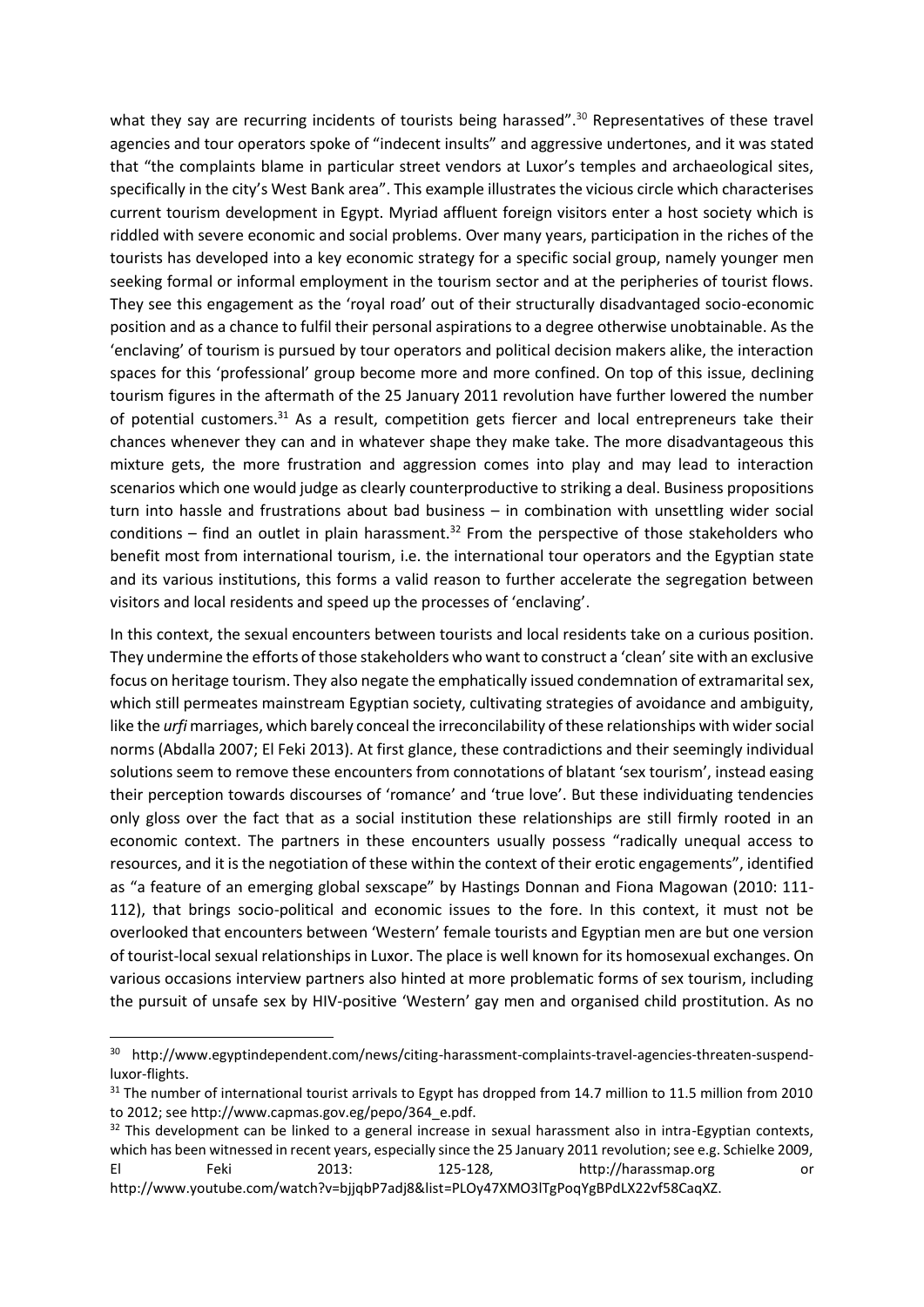data exist on these phenomena,<sup>33</sup> it is currently impossible to paint a representative picture of sexualeconomic exchanges in Luxor.

I have stated from the outset that I do not deem it legitimate to parallel personal relationships and superordinate relations of power "in any simplistic or straightforward way" (Kulick 1995: 24, note 1). While the tourist-local sexual encounters explored in this paper could simply be dismissed as a facet of globalisation, one should acknowledge that they also have a very personal side. They can involve strong emotional, existential and economic interests and thus be of major concern to their participants. This does not only apply to the 'Western' women entering in these relationships, but also to the Egyptian men who try to make a living from them or pursue sexual fulfilment, while constantly juggling their aspirations and potential failure within dominant socio-religious value systems (Abdalla 2007). Simultaneously, I agree with Hastings Donnan and Fiona Magowan (2010: 116) in their point that there is a "dialectic between personal intimacy and the global flows and interconnections that both featured in the colonial past and pervade the increasingly mobile present". I would argue that the structural inequalities upon which these flows are based, and the tensions which arise from them, put human existence and experience in a precarious and ambivalent position. In this context, personal fulfilment can only be achieved at a high cost and remains itself precarious, unstable and ambivalent – a fact which holds equally true for all involved actors: the visitors pursuing the Pharaonic past on the path of cultural tourism, the 'Western' women who get involved in tourist-local sexual relationships, and the Egyptian men who chase after a different life through these encounters.

### **Acknowledgements**

The research presented in this paper was undertaken within the framework of the Berlin Cluster of Excellence TOPOI, whose support is gratefully acknowledged. I thank Gemma Tully for making me aware of the term MMD as well as for commenting on an earlier version of this paper.

### **References Cited**

Abdalla, M. (2007). Beach Politics. Gender and Sexuality in Dahab, Cairo Papers in Social Science 27(4), The American University in Cairo Press, Cairo, New York.

Abu-Lughod, L. (2005). Dramas of Nationhood. The Politics of Television in Egypt, The University of Chicago Press, Chicago, London.

Belliveau, J. (2006). Romance on the Road: Traveling Women Who Love Foreign Men, Beau Monde Press, Baltimore 2006.

Beezer, A. (1993). Women and 'adventure travel' tourism. New Formations 21: Post-Colonial Insecurities: 119-130.

Dahles, H., and Bras, K. (1999). Entrepreneurs in romance. Tourism in Indonesia. Annals of Tourism Research 26(2): 267-293.

Donnan, H., and Magowan, F. (2010). The Anthropology of Sex, Berg Publishers, Oxford / New York.

<sup>33</sup> See only<http://www.refworld.org/docid/4fe30cce2d.html> for the "2012 Trafficking in Persons Report -Egypt" by the [United States Department of State.](http://www.refworld.org/publisher/USDOS.html)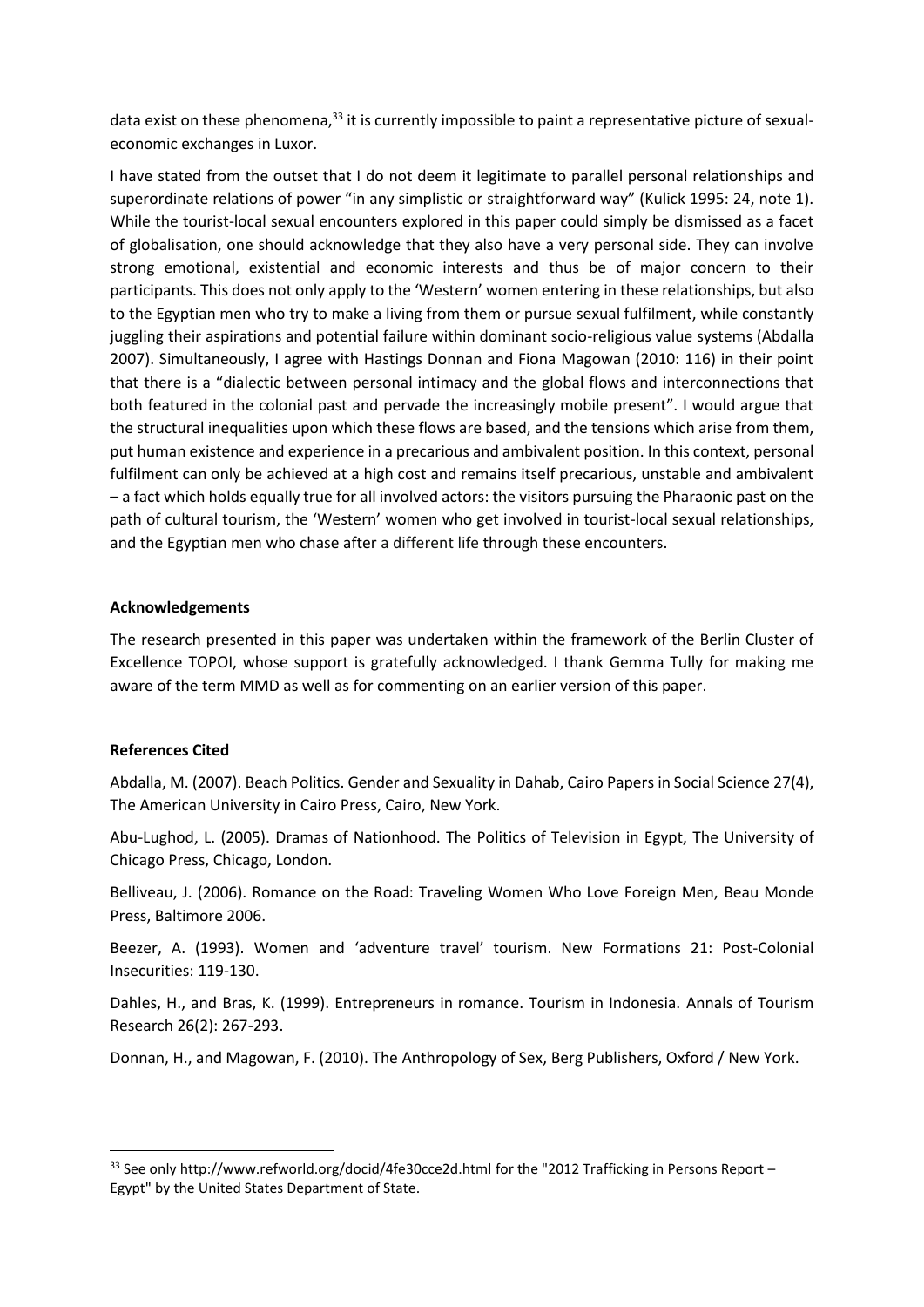Egger, I. (2008). Following the Tourists – Durch Reisende zum Reisenden. Tourismus als möglicher Auslöser kontinentaler und interkontinentaler Migration am Beispiel the Gambia. Diplomarbeit Universität Wien.

El Feki, S. (2013). Sex and the Citadel. Intimate Life in a Changing Arab World, Chatto & Windus, London.

Gamblin, S. (2006a). Trois expériences égyptiennes de la rencontre touristique. Autrepart 40: 81-94.

Gamblin, S. (2006b). Thomas Cook en Égypte et à Louxor. L'invention du tourisme modern au XIXe siècle. Teoros, Désirs d'Orient, le tourisme au Moyen Orient, revue de l'Université de Quebec 25(2): 19-25.

Gamblin, S. (2007). Tourisme international, Etat et sociétés locales en Egypte: Louxor, un haut lieu disputé, doctorat de science politique, Institut d'Études Politiques de Paris, Paris.

Haldrup, M., and Larsen, J. (2010). Tourism, Performance and the Everyday: Consuming the Orient, Routledge, London, New York.

Harvey, G. (2005). Love in Luxor, Piccadilly Press, London.

Herold, E., Garcia, R. and DeMoya, T. (2001). Female tourists and beach boys. Romance or sex tourism? Annals of Tourism Research 28(4): 978-997.

Hoodfar, H. (1997). Between Marriage and the Market. Intimate Politics and Survival in Cairo, University of California Press, Berkeley, Los Angeles, Oxford.

Ismail, A. (ed.) (2012). "Mein Ägypter ist anders!" Besondere Paare von heute, Engelsdorfer Verlag, Leipzig.

Jacobs, J. (2010). [Sex, Tourism and the Postcolonial Encounter: Landscapes of Longing in Egypt,](http://www.academia.edu/612403/Sex_Tourism_and_the_Postcolonial_Encounter_Landscapes_of_Longing_in_Egypt) New Directions in Tourism Analysis, Ashgate, Farnham, Burlington.

Jacobs, J. (2012). [Queens of the desert: Colonial nostalgia and the ethnosexual encounter.](http://www.academia.edu/1936341/Queens_of_the_desert_Colonia_nostalgia_and_the_ethnosexual_encounter) In Hosni, A. (ed.), Go Down, Moses. A Book on South Sinai, self-published, pp. 142-149. (As ebook at [http://www.blurb.de/b/3395423-go-down-moses\)](http://www.blurb.de/b/3395423-go-down-moses)

Jeffreys, S. (2003). Sex tourism: Do women do it too? Leisure Studies 22: 223-238.

Kleiber, D. and Wilke, M. (1995). Aids, Sex und Tourismus. Ergebnisse einer Befragung deutscher Urlauber und Sextouristen, Schriftenreihe des Bundesministeriums für Gesundheit 33, Nomos Verlagsgesellschaft, Baden-Baden 1995.

Kulick, D. (1995). Introduction. The sexual life of anthropologists: erotic subjectivity and ethnographic work. In Kulick, D., and Willson, M. (eds.) (1995), Taboo. Sex, Identity and Erotic Subjectivity in Anthropological Fieldwork, Routledge, London, New York, pp. 1-28.

Liamputtong, P. (2007). Researching the Vulnerable. A Guide to Sensitive Research Methods, SAGE, London, Thousand Oaks, New Delhi.

Mitchell, T. (2002). Rule of Experts: Egypt, Techno-Politics, Modernity, University of California Press, Berkeley, Los Angeles, London.

Müller-Mahn, D. (2001). Fellachendörfer. Sozialgeograpischer Wandel im ländlichen Ägypten, Erdkundliches Wissen 127, Franz Steiner Verlag, Stuttgart.

O'Connell Davidson, J. (1998), Prostitution, Power and Freedom, Polity Press, Cambridge, Oxford.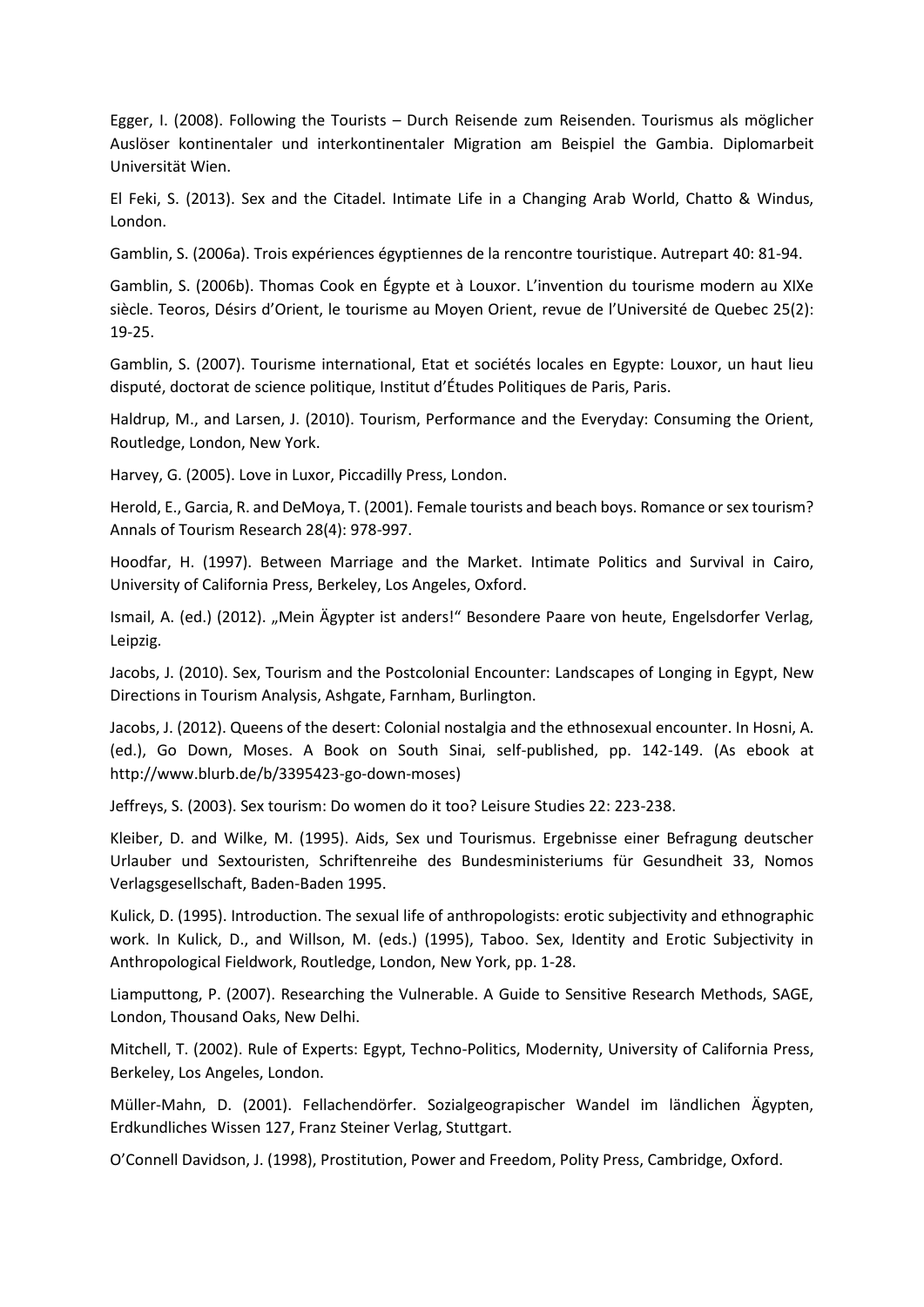Oppermann, M. (1998). Introduction. In Oppermann, M. (ed.), Sex Tourism and Prostitution. Aspects of Leisure, Recreation, and Work, Cognizant Communication Corporation, Putnam Valley/Elmsford/New York, pp. 1-19.

Pruitt, D. and LaFont, S.(1995). For Love and money. Romance tourism in Jamaica. Annals of Tourism Research 22(2): 422-440.

Sánchez Taylor, J. (2001). Dollars are a girl's best friend? Female tourists' sexual behaviour in the Caribbean. Sociology 35: 749-764.

Sanchez Taylor, J. (2006). Female sex tourism: A contradiction in terms? Feminist Review 83: 42-59.

Schielke, S. (2008). Boredom and despair in rural Egypt. Contemporary Islam 28(2): 251-270.

Schielke, S. (2009). Ambivalent Commitments: Troubles of morality, religiosity and aspiration among young Egyptians. Journal of Religion in Africa 39: 158-185.

Schmid, K. A. (2008). Doing ethnography of tourist enclaves, Boundaries, ironies, and insights. Tourist Studies 8(1): 105-121.

van der Spek, K. (2011). The Modern Neighbors of Tutankhamun. History, Life, and Work in the Villages of the Theban West Bank, The American University in Cairo Press, Cairo, New York. Williams, J. P. (2008). [Non-participant observation.](http://www3.ntu.edu.sg/home/patrick.williams/PDFs/Williams%20-%20Nonparticipant%20observation.pdf) In Given, L. M. (ed.), Sage Encyclopedia of Qualitative Research Methods, SAGE, Thousand Oaks, pp. 561-562.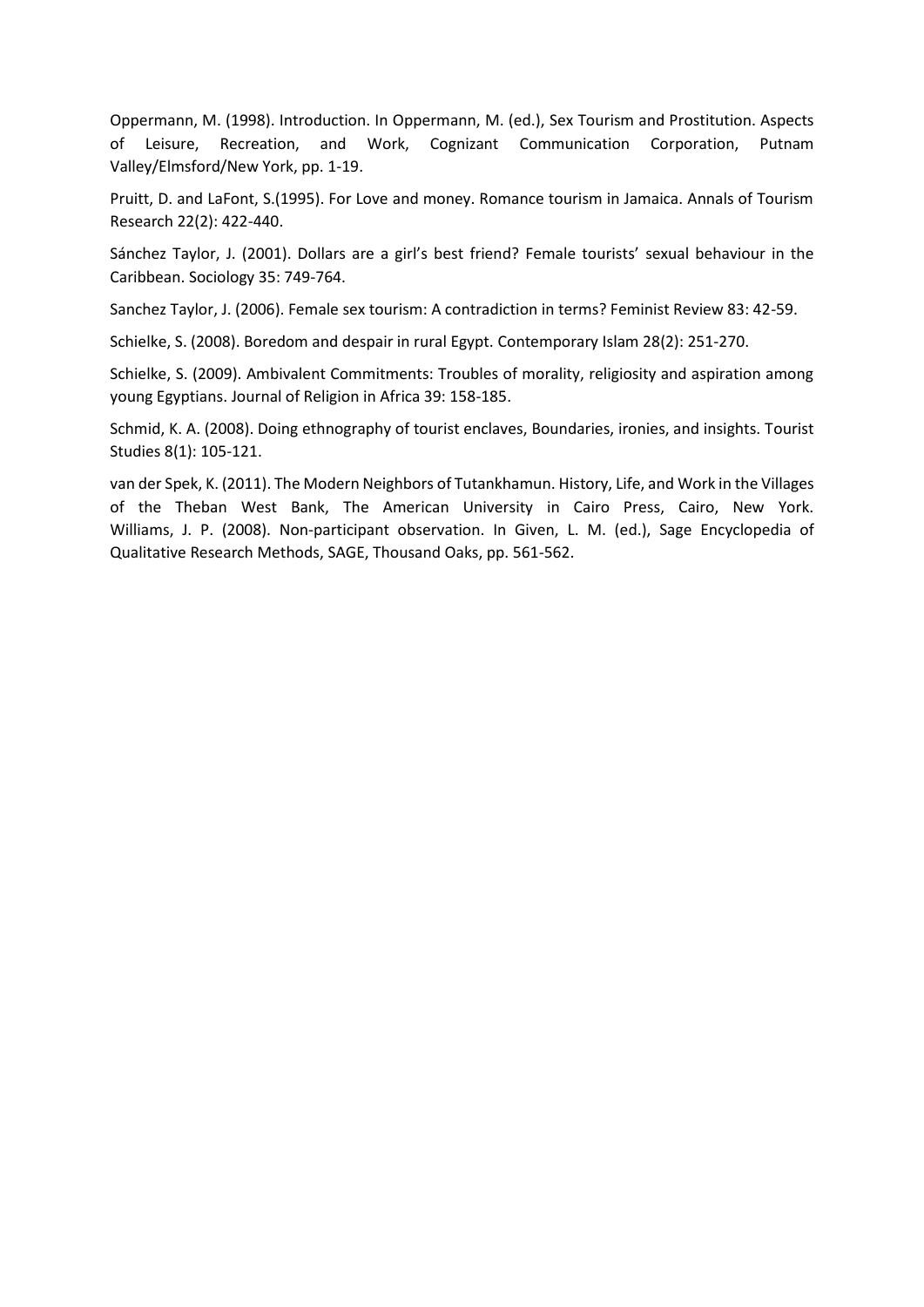## **Figures**



Fig. 1 Information board with map of the main tourist attractions of Western Thebes; in the background the partly destroyed village of Qurnet Murai (photo: Claudia Näser, 2010).



Fig. 2 Tourists moving between the partly destroyed houses of the village of Qurna on their way from the car park to the 'Tombs of the Nobles', with local guides and vendors pursuing them (photo: Claudia Näser, 2010).